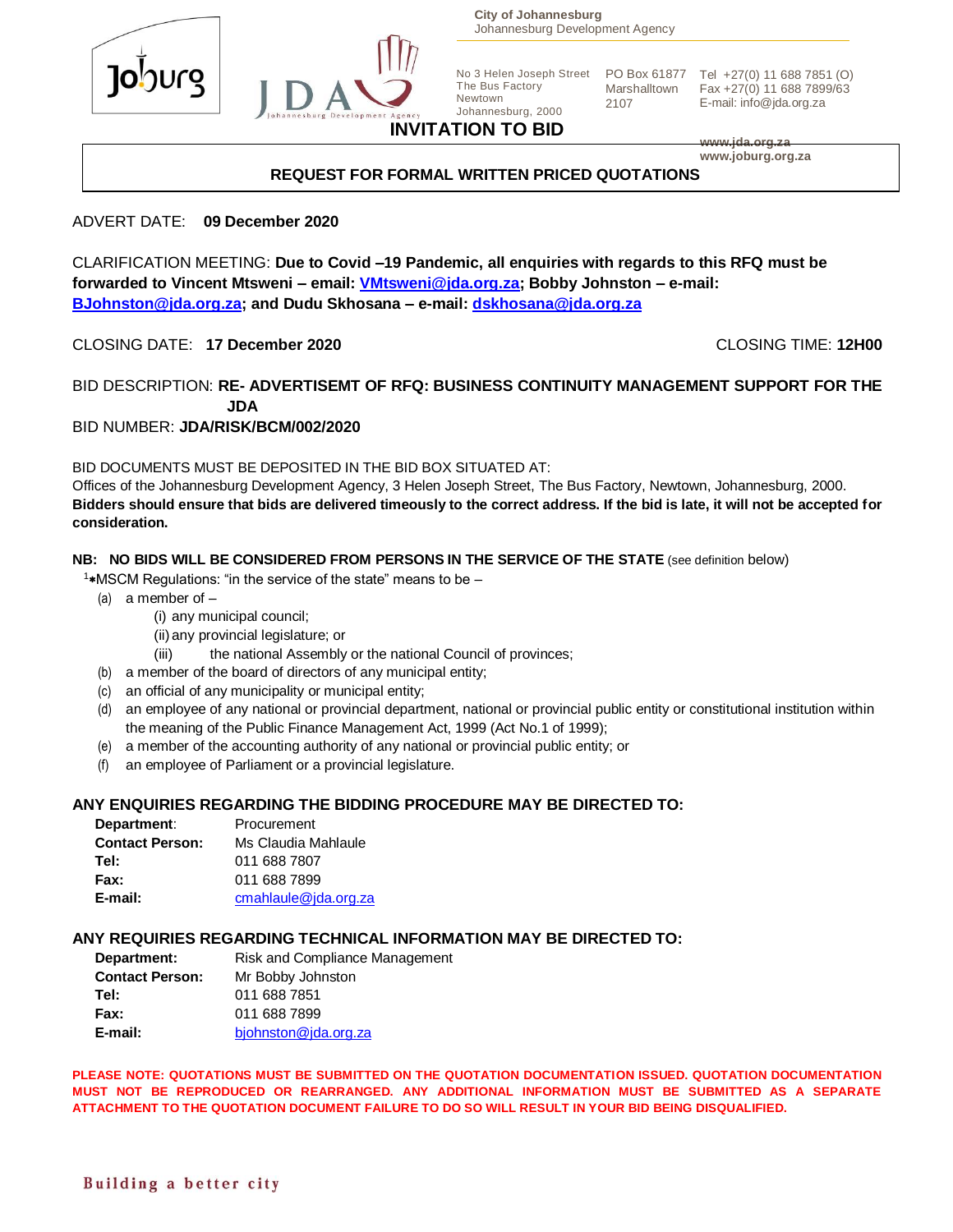# **OFFER**

### THE FOLLOWING PARTICULARS MUST BE FURNISHED **(FAILURE TO DO SO WILL RESULT IN YOUR BID BEING DISQUALIFIED)**

| <b>FACSIMILE NUMBER:</b> |
|--------------------------|
|                          |
|                          |
|                          |
|                          |
|                          |
|                          |
|                          |
|                          |
|                          |
|                          |
|                          |
|                          |
|                          |

**THE ABOVE PARTICULARS MUST BE FURNISHED. FAILURE TO DO SO WILL RESULT IN THE BID BEING DISQUALIFIED**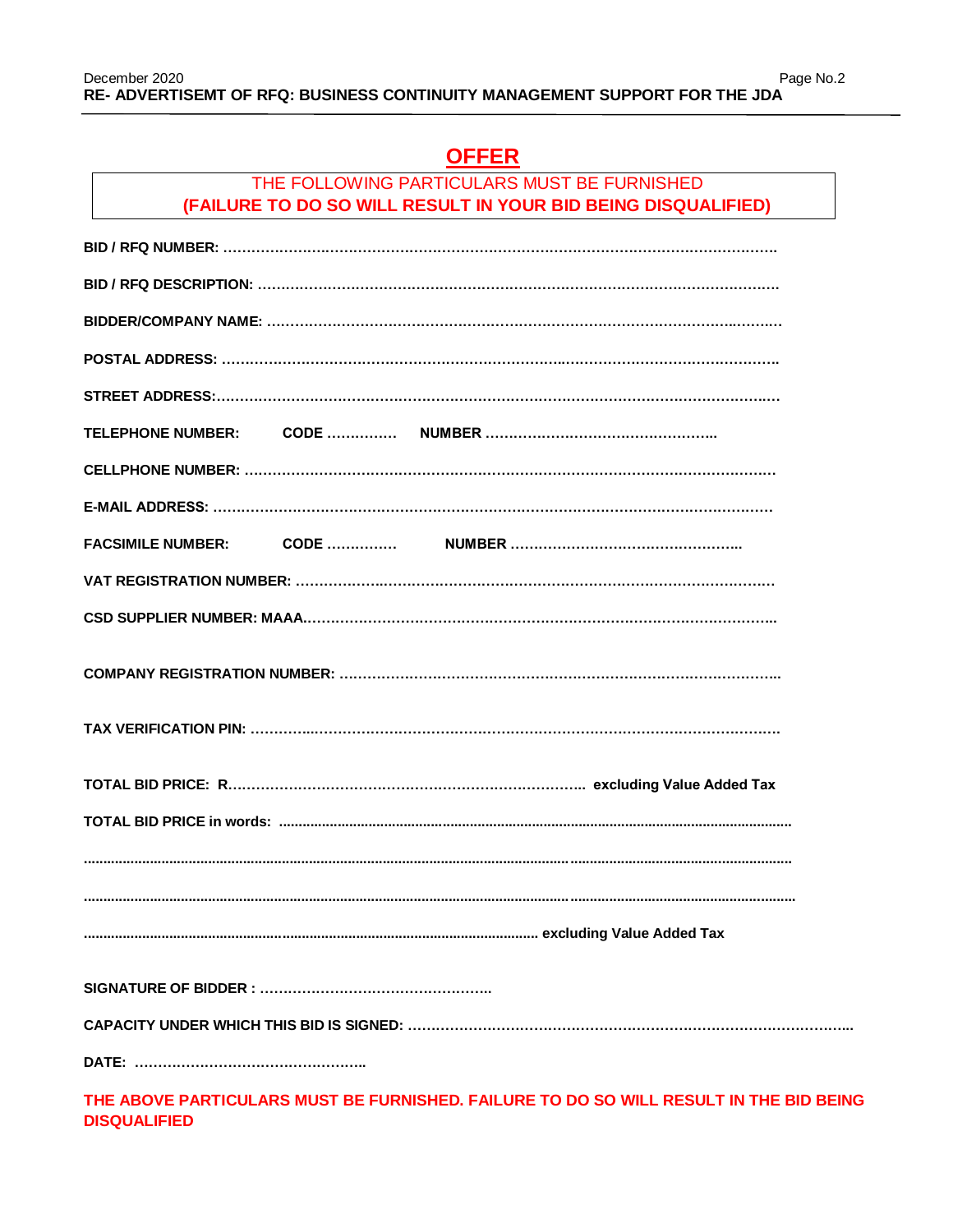### **SUPPLIERS DATABASE REGISTRATION**

National Treasury launched the National Central Supplier Database (NCSD) with effect from 1 September 2015.

This will enable prospective suppliers to register their companies on the following website

#### [www.csd.gov.za](http://www.csd.gov.za/) **Transitional Period (1 September 2015 to 30 June 2016)**

- 1. During the transitional period suppliers are requested to register on the website where all their essential information such as Tax Clearance Certificates, VAT, Company Registration Numbers and CIPC business status will be verified.
- 2. When conducting business with the JDA, you will be requested to provide us with the following:
	- Supplier Number (MAAA???) and;
	- Supplier Registration Security Code so we can print your real time information;
	- Banking details with bank Stamp and;
	- Certified BBBEE Certificate.

Once a supplier has registered on NCSD, it will no longer be a requirement to provide the JDA with an Original Tax Clearance Certificate or any other registration documents.

#### **After Transitional Period 1 July 2016**

Effective 1 July 2016, the JDA will only award business to suppliers who are registered on NCSD and suppliers will no longer be required to provide information as stipulated above.

#### **For more information on registration, please:**

Ms. Kgadi Mphela on 011 688 7813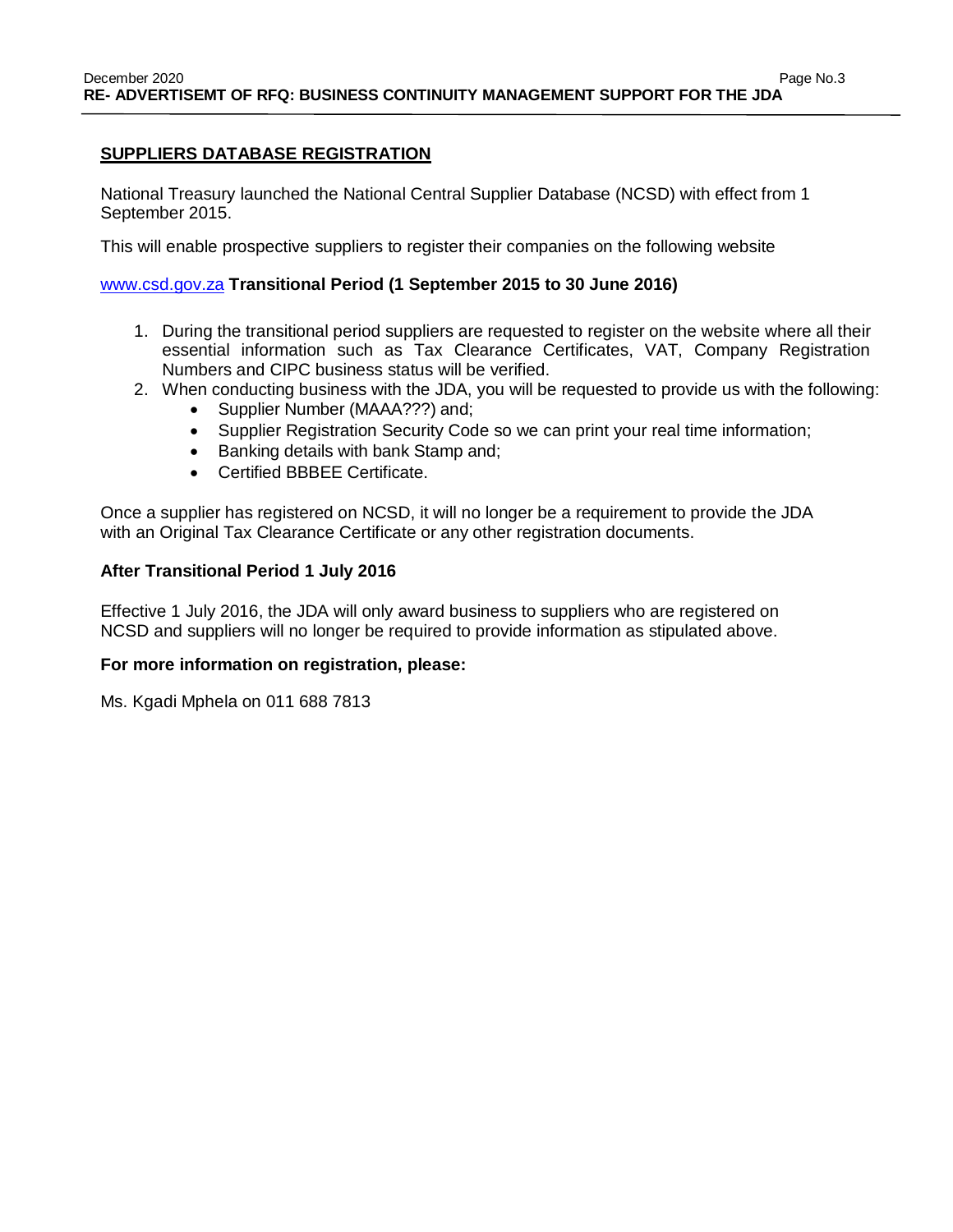### **The following conditions will apply:**

- A valid Tax Clearance Certificate must be submitted, copies or certified copies will not be accepted.
- An original and valid BBBEE status level verification certificate or a certified copy thereof must be submitted.
- A copy of the bidder's current municipal account in the name of the bidder or alternatively in the names of the directors / partners of the bidding entity must be submitted.
- Price(s) quoted must be valid for at least thirty (30) days from date of your offer.
- Price(s) quoted must be firm and must be exclusive of VAT.
- If the price quoted is above R 30 000 (inclusive of VAT), the quotation will be evaluated in terms of the 80/20 preference point system as prescribed in the Preferential Procurement Framework Act (No. 5 of 2000).

**Failure to comply with these conditions may invalidate your offer.**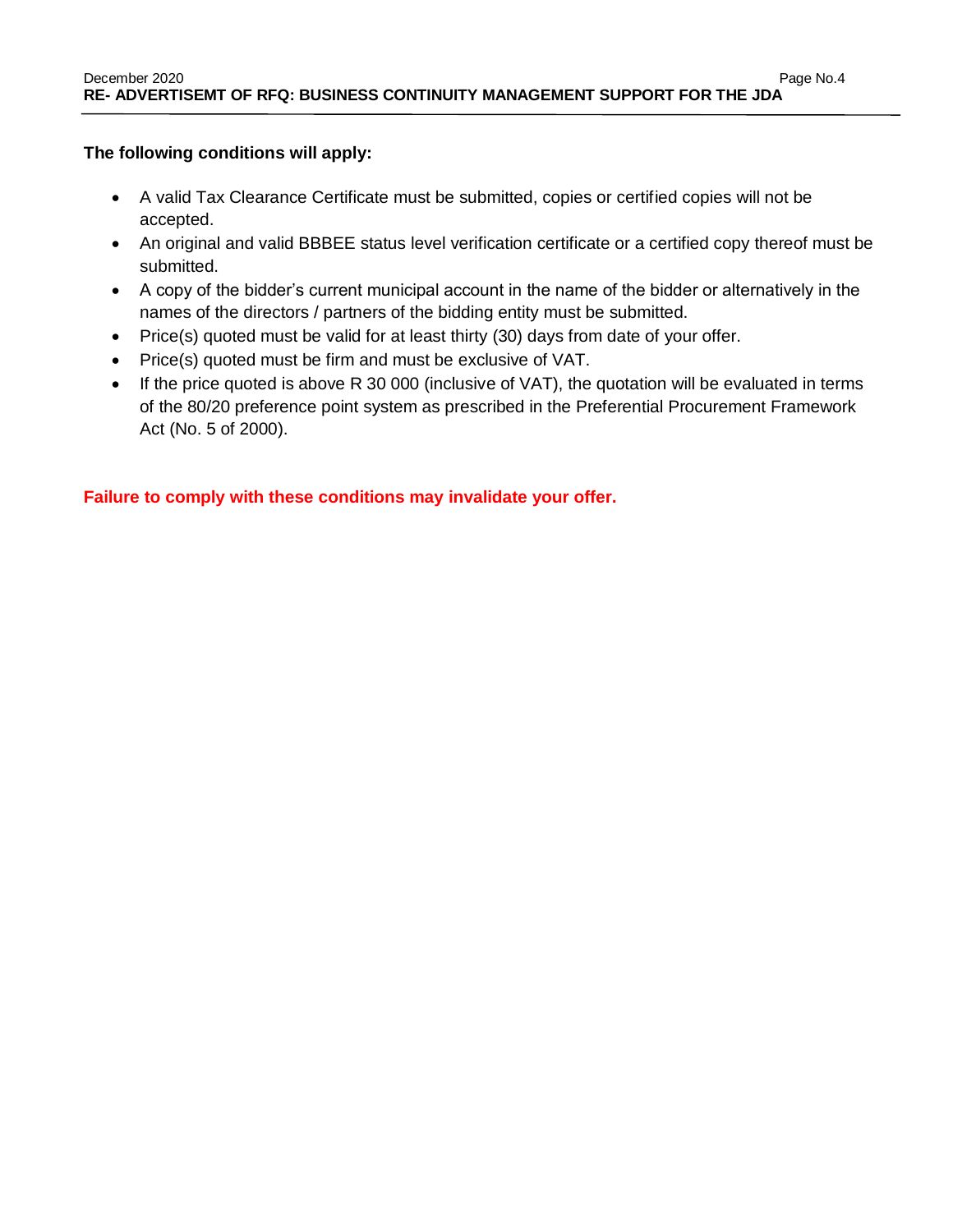### **To all our stakeholders**

#### **RE: The channels of reporting fraudulent and Corrupt Activities**

The City of Johannesburg has a **zero-tolerance approach to Fraud, Theft, Corruption, Maladministration, and Collusion** by suppliers with employees. To reinforce this commitment, more channels have been added to report any Fraudulent and Corrupt activities.

Instances of corporate fraud and misconduct remain a constant threat to service delivery. The City of Johannesburg took a resolution to adopt strategic interventions aimed at combatting fraud and corruption. The City took a decision to centralize the reporting of fraudulent and corrupt activities through the establishment of an independent fraud hotline which is managed by independent service providers.

All people doing business with the Johannesburg Development Agency are encouraged to report any corrupt or illegal practice.

Employees are encouraged to report fraud, waste or other concerns suggestive of dishonest or illegal activities.

#### **Anyone can report fraudulent and corrupt activities through one of the following channels:**

- Toll free number………………………………..0800 002 587
- Toll free Fax ………………………………………0800 007 788
- SMS (charged @ R1.50)…………………..32840
- Email Address:…………………………………..anticorruption@tip-offs.com
- Web site:……………………………………………www.tip-off.com
- Free post:…………………………………………Free post, KNZ 138, Umhlanga, 4320



Let's join hands to take up the Fight against Fraud and Corruption in our society.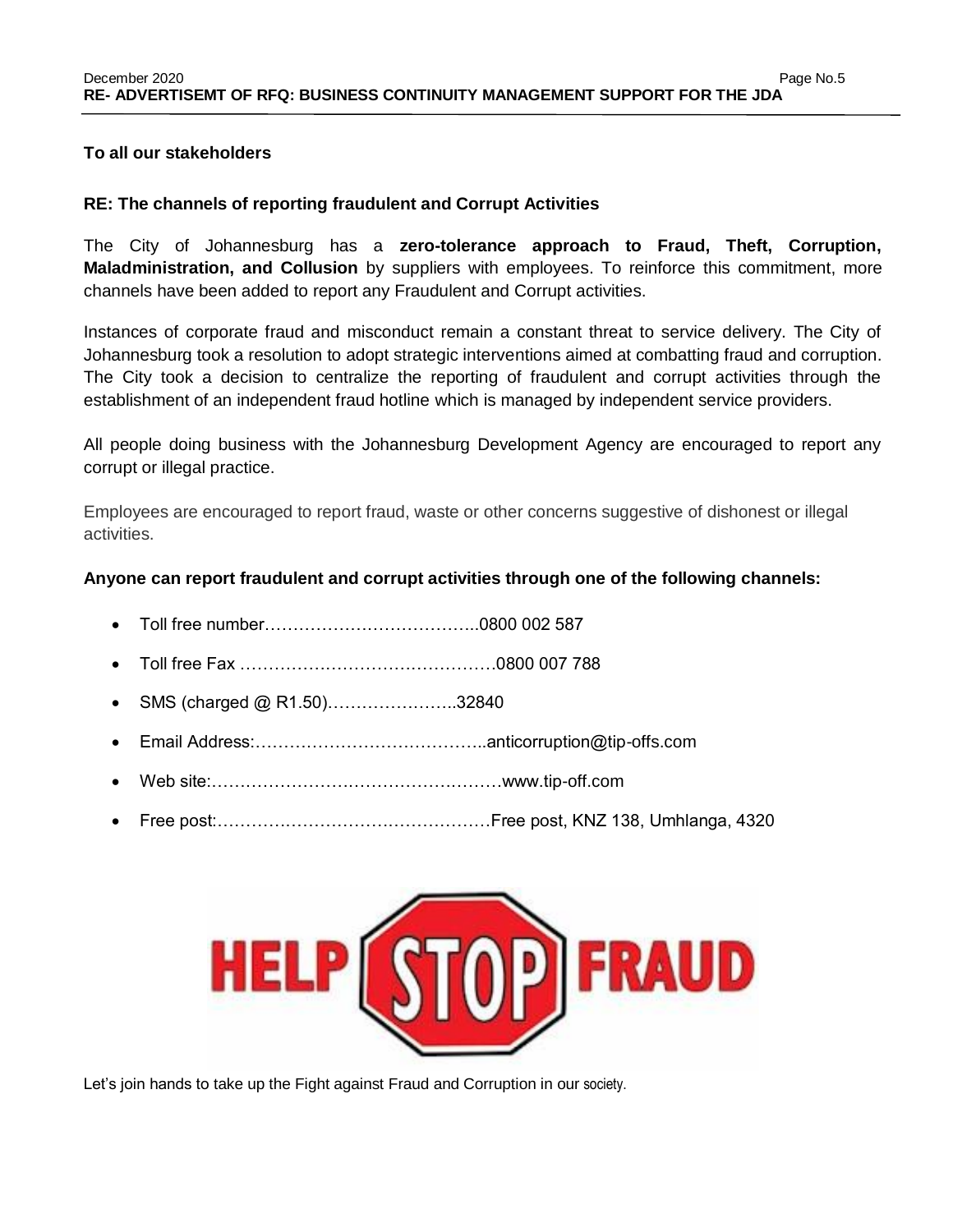### **1. LOCATION**

The Business Continuity Management Support should be undertaken at the successful bidder's offices/ JDA.

### **2. SCOPE OF WORK**

The critical aspects are as follows but not necessarily limited to:

- 2.1 Annual Disaster Recovery testing (Recovery Site and Data Backups both on-site and offsite)
- 2.2 Assist the JDA to institutionalize a culture of Business Continuity
- 2.3 Create Business Continuity awareness
- 2.4 Reporting on findings and further BCM recommendations

### **3. DURATION**

The Business Continuity Management Support is expected to be completed and a report generated by the 12 February 2021.

### **4. THE DELIVERABLES**

- 4.1 Comprehensive report which contains the methodology applied findings, recommendations and conclusions.
- 4.2 Evidence attached to report with clear references to findings, if applicable.
- 4.3 Present report to EXCO.

### **5. PROPOSAL CONTENT**

The bidder's submission must provide the JDA with sufficient information to enable the employer to make a sound and fair evaluation of the proposal. It must clearly indicate the **relevant** previous experience, capability, and capacity of the bidding entity to undertake the project. The proposal should **use the same item numbers as below**.

The following minimum documentation must be provided:

## 5.1. **THE "OFFER" PAGE MUST BE COMPLETED IN FULL AND SIGNED**. **Any bidder who fails to do so will be disqualified.**

- 5.2. **Tenderers are required to submit a detailed fee proposals based on the requirements set out in item 4 above and to ensure that the final TOTAL FEE IS CORRECTLY TRANSFERRED TO THE "OFFER" PAGE. Any bidder who fails to do so will be disqualified.**
- 5.3. Company registration documents.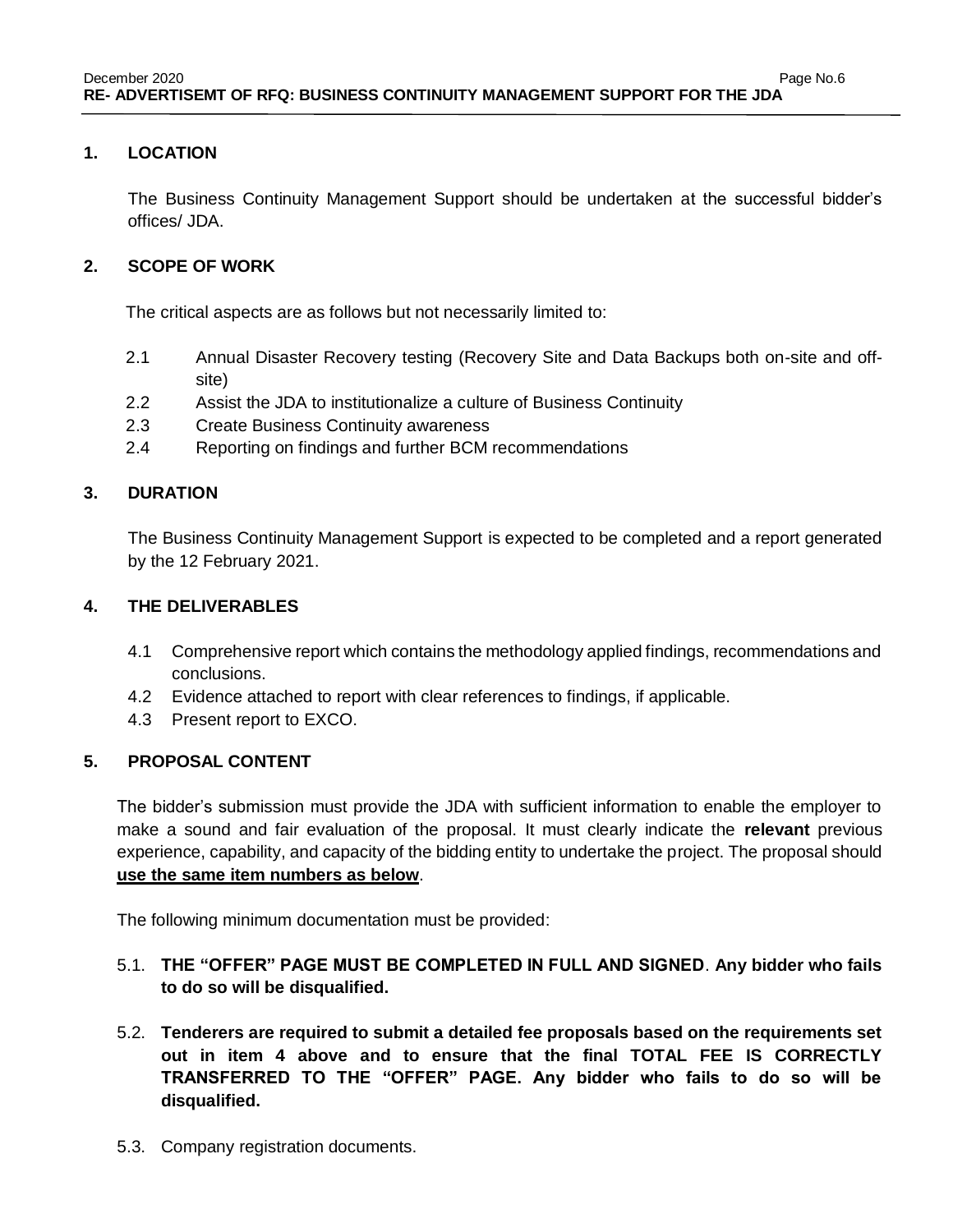- 5.4. A certified valid BBBEE status level verification certificate, substantiating the bidding entities BBBEE rating. Only certificates issued by verification agencies accredited by the South African Accreditation System (SANAS), or by registered auditors approved by the Independent Regulatory Board of Auditors (IRBA) will be accepted**. FAILURE TO SUBMIT AS REQUIRED WILL RESULT IN THE BIDDER SCORING ZERO (0) POINTS FOR BBBEE.**
- 5.5. A certified copy of the bidder's Professional Indemnity Insurance certificate indicating the maximum value per claim in an insurance period, the applicable excess, and the expiry date. A minimum cover of R1m is required for this project. (If applicable)
- 5.6. Latest copy of the bidding entity's municipal rates account in the name of the bidding entity or alternatively in the names of the directors / partners of the bidding entity.
- 5.7. A statement from an independent auditor / accountant regarding the tenderer's financial standing to undertake this project.
- 5.8. Details of directors / partners / members and shareholders.
- 5.9. Certificates of membership/s to industry bodies.(If applicable)
- 5.10. A corporate brochure. Alternatively a brief summary of the entity's background.
- 5.11. A schedule of completed contracts of a **similar** nature to this project. The following details **must** be included on the schedule :
	- $\triangleright$  Description of the project
	- $\triangleright$  Service rendered
	- $\triangleright$  Name of employer / client and their representative's contact details
	- $\triangleright$  Cost of the works (project construction value)
	- $\triangleright$  Fee obtained for services
	- $\triangleright$  Date of completion
- 5.12. Provide information on the individuals who will be assigned to **this project (NOT the entire company)**. The following **must** be addressed :
	- $\triangleright$  role/s and responsibility/ies on this project
	- $\triangleright$  relevant qualifications
	- $\triangleright$  number of years of relevant experience in the industry and in the proposed role
	- $\triangleright$  a percentage estimate of the time planned to be dedicated to this project by each person
	- $\triangleright$  detailed CV's for each member of the team noting their specific relevant project experience [project description, role and responsibilities, project value].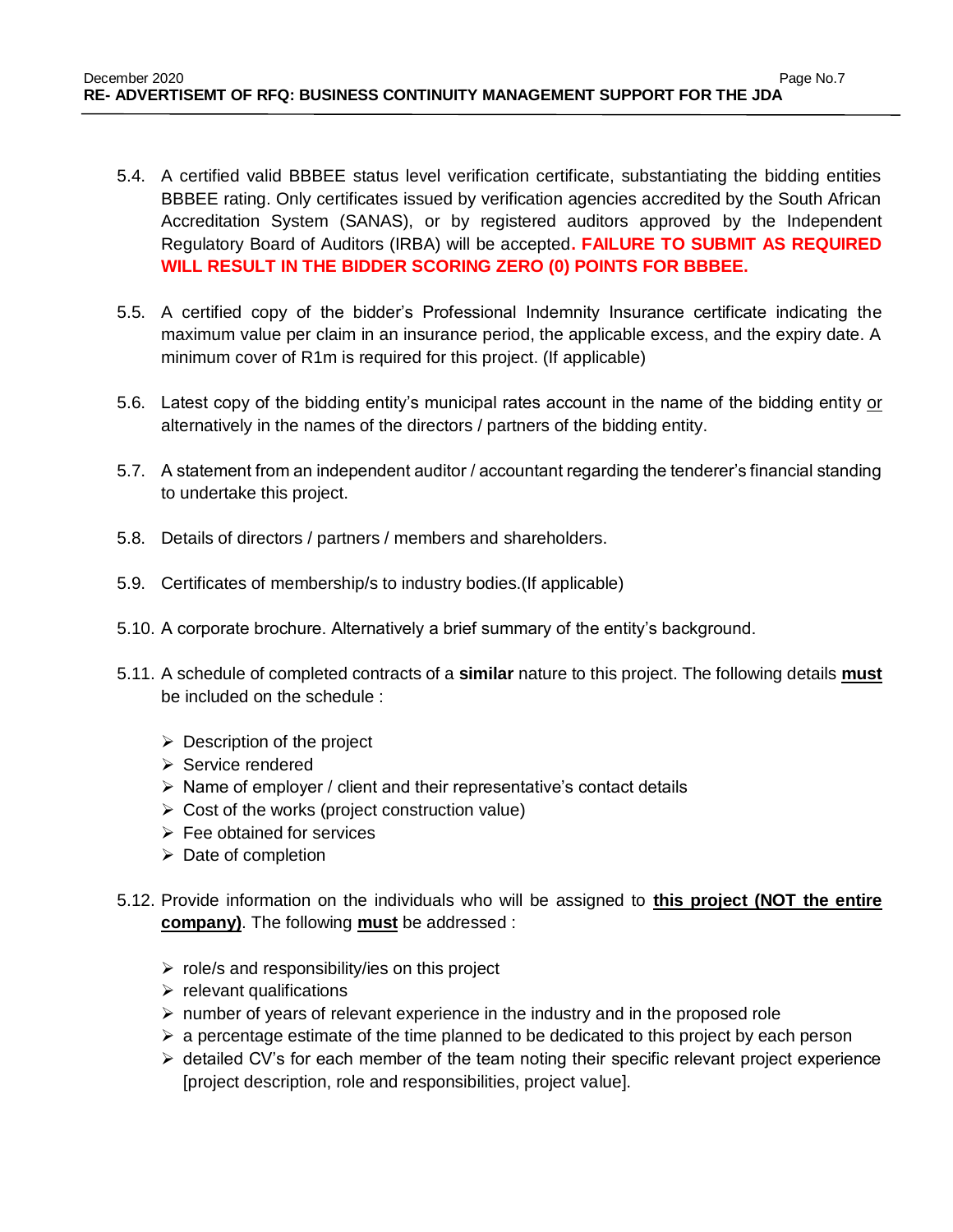- 5.13. A detailed approach and methodology statement wherein the approach to be followed in each stage of the design and construction process is outlined with clear identification of the deliverables in each stage. This section should show the tenderer's understanding of the process and input required towards the completion of the required services.
- 5.14. The forms A to F annexed, must be scrutinized, completed in full and submitted together with your quotation.

**Failure to comply with the requirements in item 5 will result in tenderers been negatively scored for responsiveness or disqualified for non-compliance.**

### **Note for consortium and joint ventures**

- The items above are to be addressed and completed by **EACH** member of the consortium or joint venture.
- An agreement between all parties of the consortium or joint venture is to accompany the tender submission
- A lead consultant is to be appointed and noted in the submission
- A trust, consortium or joint venture will qualify for points for their B-BBEE status level as an unincorporated entity, provided that the entity submits their consolidated B-BBEE scorecard as if they were a group structure and that such a consolidated B-BBEE scorecard is prepared for every separate tender.

## **FAILURE TO COMPLY WITH THE REQUIREMENTS LISTED IN ITEM 5 ABOVE WILL RESULT IN YOUR PROPOSAL BEING NEGATIVELY SCORED FOR RESPONSIVENESS OR DISQUALIFIED FOR NON-COMPLIANCE.**

5.15 Disqualifying Criteria

Bidders will be disqualified in the following instances:

- $\triangleright$  If any of its directors are listed on the register of defaulters;
- $\triangleright$  In the case of a bidder who during the last five years has failed to perform satisfactorily on previous contracts with the JDA or any other organ of state after written notice was given to that bidder that performance was unsatisfactory;
- $\triangleright$  Bidders who did not complete, in full, the tender offer page (i.e. priced, all registration numbers provided and signed);
- $\triangleright$  Bidders whose tender document has been completed in pencil;
- $\triangleright$  Bidders whose document has been faxed:
- $\triangleright$  Bidders whose tender document has been received after the closing time;
- $\triangleright$  Bidders whose tender document has not been deposited in the tender box at the time of closing;
- $\triangleright$  Bidders who fail to price as required i.e. as stipulated in item 3 herein;
- $\triangleright$  Bidders who did not comply with any other requirement as set out in the tender specifications;
- $\triangleright$  Bidders who failed to attend the compulsory tender briefing session;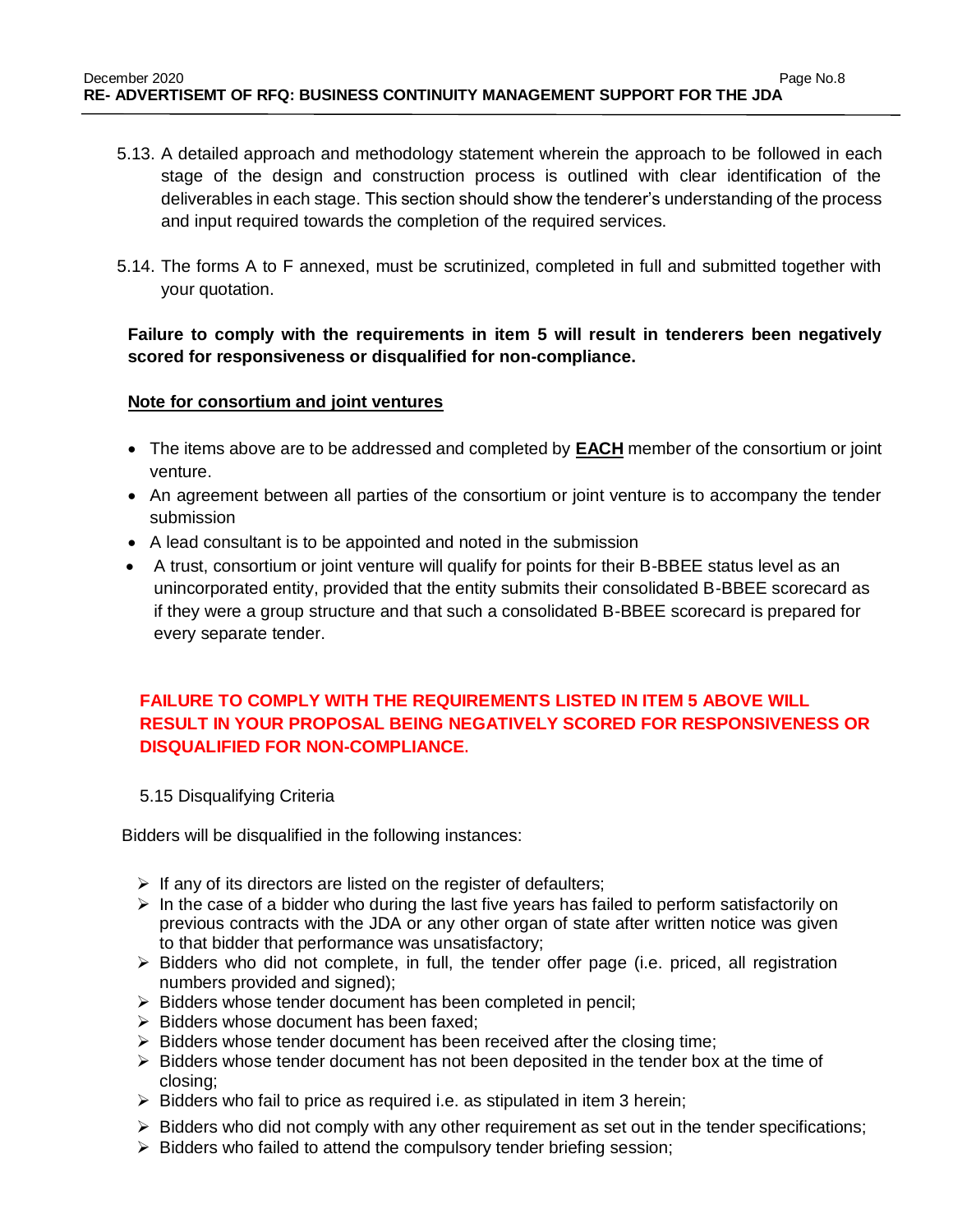- $\triangleright$  Bidders who have any directors in the employment of the state;
- $\triangleright$  No award will be made to any bidder whose tax matters are not in order with the receiver of revenue (SARS);
- $\triangleright$  No award will be made to any bidder who is not registered on the National Treasury Central Supplier Database (CSD);

Tenderers will have to adhere to the compliance items above in order to be considered further in the evaluation process.

### **6. NOTES FOR PRICING**

The bidder is to quote a comprehensive price based on the Scope of work to be done as highlighted in **Section 2** of this document

| A: SERVICE PROVIDER COST SCHEDULE |                                             |                                  | <b>Cost (excluding VAT)</b> |
|-----------------------------------|---------------------------------------------|----------------------------------|-----------------------------|
| No.                               | <b>Item</b>                                 | <b>Deliverable / Activities</b>  |                             |
|                                   | <b>Business</b><br>Continuity<br>Management | As per project scope (section 2) |                             |
|                                   | Report                                      |                                  |                             |
| <b>TOTAL</b>                      |                                             |                                  | R                           |

## **TOTAL FEE TO BE TRANSFERRED TO THE OFFER PAGE**

### **7. ASSESSMENT CRITERIA**

Submissions will be evaluated on the criteria to follow:

- Compliance
- Technical
- Price / BBBEE

### **7.1 Technical**

The technical assessment is based on the criteria set-out below:

The technical assessment is based on the criteria set-out below namely (i) key returnable documents, (ii) key personnel qualifications (iii) key personnel experience, (iv) company experience in BCM Support services, (v) contactable reference letters in BCM Support services.

 Tenderers will have to submit compliant documents and score a minimum number of points in the technical evaluation in order to be considered further in the evaluation process.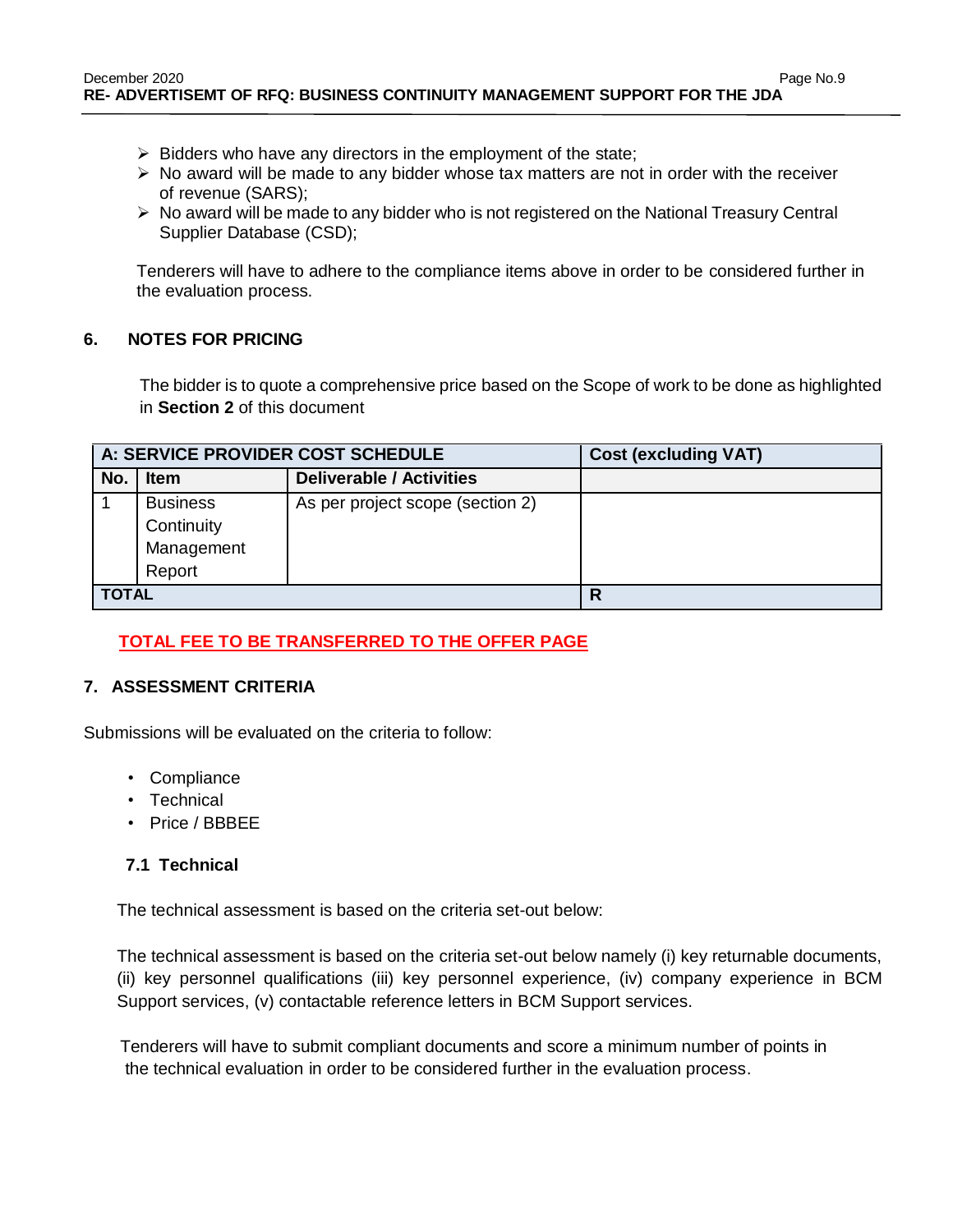| (i) Key<br>returnable<br>documents       | <b>Total Points</b> | <b>Criteria</b>                                                                                                                                                 | <b>Description of</b><br><b>Criteria</b>                                                    | <b>Points</b> |
|------------------------------------------|---------------------|-----------------------------------------------------------------------------------------------------------------------------------------------------------------|---------------------------------------------------------------------------------------------|---------------|
| A                                        | 10                  | Company registration<br>documents                                                                                                                               | Points will only be<br>allocated for key                                                    | N/A           |
|                                          |                     | Latest municipal account /<br>Lease agreement                                                                                                                   | returnable documents<br>submitted                                                           | N/A           |
|                                          |                     | A statement from an<br>independent auditor /<br>accountant regarding the<br>tenderer's financial standing<br>to undertake this project.                         |                                                                                             | N/A           |
|                                          |                     | Certified copies of directors /<br>partners identity documents                                                                                                  |                                                                                             | N/A           |
|                                          |                     | Forms A to F completed in<br>full and signed                                                                                                                    |                                                                                             | 10            |
| (ii)Capability of<br>the project<br>team | <b>Total Points</b> | <b>Criteria</b>                                                                                                                                                 | <b>Description of</b><br><b>Criteria</b>                                                    | <b>Points</b> |
|                                          |                     | <b>Project Team</b>                                                                                                                                             |                                                                                             |               |
|                                          |                     | <b>Project Leader</b>                                                                                                                                           |                                                                                             |               |
| В                                        | 190                 | Seven (7) years post<br>qualification experience in<br>Audit, Risk Management,<br>Information Technology or<br><b>Business Continuity</b><br>Management Support | Points will only be<br>allocated for<br>qualification stated in<br>the CVs.                 | 50            |
|                                          |                     | Postgraduate qualification in<br>Audit, Risk Management<br>Information Technology and<br>or any other related<br>governance postgraduate<br>qualification.      |                                                                                             | 40            |
|                                          |                     | Bachelor's Degree/ BTech in<br>Audit, Risk Management,<br>Information Technology or<br>any related governance<br>qualification.                                 |                                                                                             | 30            |
|                                          |                     | National Diploma/ Certificate<br>in Audit, Risk Management<br>or Information Technology                                                                         |                                                                                             | 20            |
|                                          |                     | <b>Certified Business Continuity</b><br>Professional                                                                                                            | Proof of certification<br>must be provided to<br>obtain points.                             | 10            |
|                                          |                     | <b>Senior Consultants</b>                                                                                                                                       |                                                                                             |               |
|                                          |                     | 5- 6 years post qualification<br>experience in Audit, Risk<br>Management, Information<br><b>Technology or Business</b>                                          | CV's must show<br>similar projects, role<br>played and period. If<br>any information is not | 45            |

## **Total points 300, Minimum points required 210 which is 70%**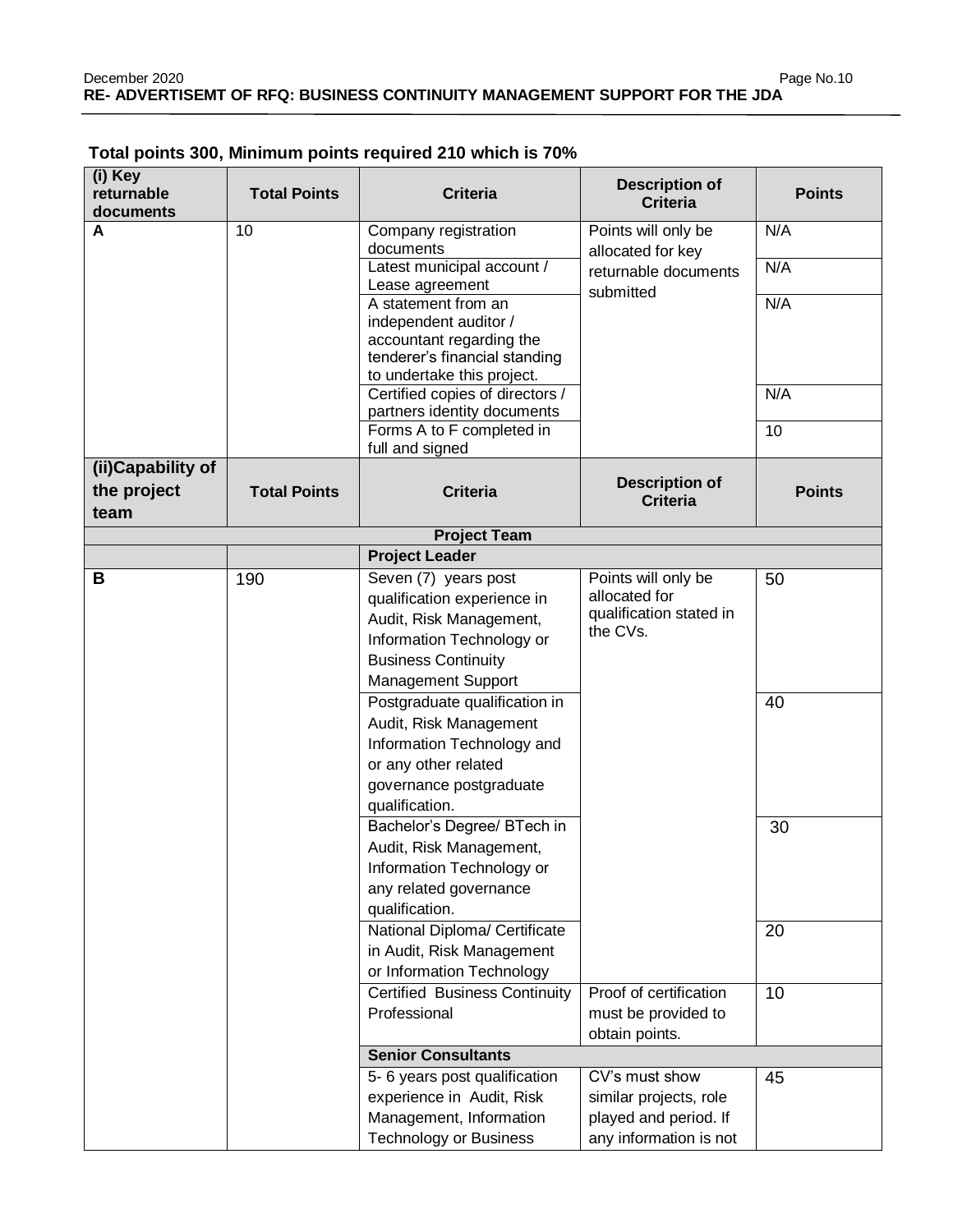December 2020 Page No.11 **RE- ADVERTISEMT OF RFQ: BUSINESS CONTINUITY MANAGEMENT SUPPORT FOR THE JDA**

|                                        |                     | <b>Continuity Management</b>            | obtained in the CV,               |               |
|----------------------------------------|---------------------|-----------------------------------------|-----------------------------------|---------------|
|                                        |                     | Support,                                | zero points will be               |               |
|                                        |                     |                                         | implemented.                      |               |
|                                        |                     | Postgraduate qualification in           | Certified copies of the           | 35            |
|                                        |                     | Audit, Risk Management                  | qualifications must be            |               |
|                                        |                     |                                         | provided to obtain the            |               |
|                                        |                     | Information Technology and              |                                   |               |
|                                        |                     | or any other related                    | points                            |               |
|                                        |                     | governance postgraduate                 |                                   |               |
|                                        |                     | qualification.                          |                                   |               |
|                                        |                     | Bachelor's Degree/ BTech in             |                                   | 25            |
|                                        |                     | Audit, Risk Management,                 |                                   |               |
|                                        |                     | Information Technology or               |                                   |               |
|                                        |                     | any related governance                  |                                   |               |
|                                        |                     | qualification.                          |                                   |               |
|                                        |                     | National Diploma/ Certificate           |                                   | 20            |
|                                        |                     | in Audit, Risk Management               |                                   |               |
|                                        |                     | or Information Technology               |                                   |               |
|                                        |                     | <b>Certified Business Continuity</b>    | Proof of certification            | 10            |
|                                        |                     | Professional                            | must be provided to               |               |
|                                        |                     |                                         | obtain points.                    |               |
| ((iii)Company                          | <b>Total Points</b> | <b>Criteria</b>                         | <b>Description of</b>             | <b>Points</b> |
| <b>Experience</b>                      |                     |                                         | criteria                          |               |
| D                                      | 50                  | Five or more projects                   | Points will only be               | 50            |
|                                        |                     | completed.                              | allocated for                     |               |
| Company                                |                     | Three to four projects                  | experience on similar             | 40            |
|                                        |                     |                                         |                                   |               |
|                                        |                     | completed                               |                                   |               |
| Experience and                         |                     | Two to three t projects                 | projects that have to             | 30            |
| Track record for                       |                     | completed.                              | be listed / completed             |               |
| <b>BCM Support</b>                     |                     |                                         | on annexure D of the              |               |
| Services                               |                     |                                         | RFQ document and                  |               |
|                                        |                     |                                         | must be supported by              |               |
|                                        |                     |                                         | same similar reference            |               |
|                                        |                     |                                         | letters.                          |               |
|                                        |                     |                                         |                                   |               |
|                                        |                     |                                         | NB: Bidders must note             |               |
|                                        |                     |                                         | that, company                     |               |
|                                        |                     |                                         | experience and                    |               |
|                                        |                     |                                         | reference letters must            |               |
|                                        |                     |                                         | talk to each other and            |               |
|                                        |                     |                                         | failing which, zero               |               |
|                                        |                     |                                         | point will be awarded             |               |
|                                        |                     |                                         |                                   |               |
| (v) Contactable<br><b>References</b>   | <b>Total Points</b> | <b>Criteria</b>                         | <b>Description of</b><br>criteria | <b>Points</b> |
| Е                                      | 50                  | Five or more satisfactory               | Points will only be               | 50            |
|                                        |                     | references                              | allocated for                     |               |
| Contactable                            |                     | Three to four satisfactory              | references letters on             | 40            |
| reference (on                          |                     | references                              | similar projects as               |               |
| client letterhead)<br>in relation to C |                     | Two to three satisfactory<br>references | listed in the annexure            | 30            |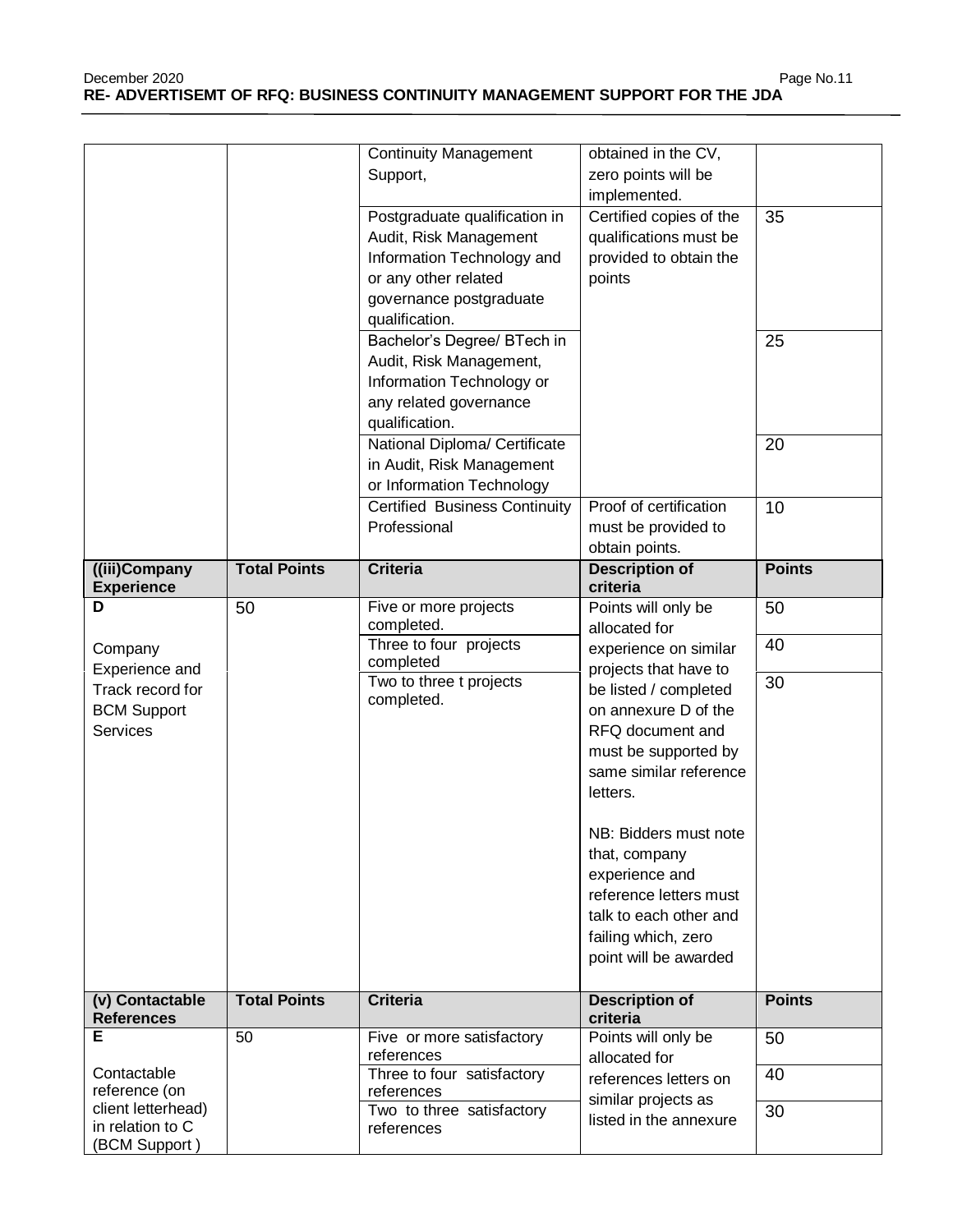| D of the RFQ<br>document.                                                                                                                                                                               |
|---------------------------------------------------------------------------------------------------------------------------------------------------------------------------------------------------------|
| References must be<br>on the client's<br>letterhead or on a<br>document stamped by<br>the client and must<br>confirm the project<br>description, services<br>rendered in order to<br>obtain the points. |
| If any of the required<br>information does not<br>appear in the<br>reference, zero points<br>will be awarded.                                                                                           |

#### **7.2 BBBEE Status**

Having completed a technical evaluation, points will be awarded for empowerment (BBBEE), in accordance with the Preferential Procurement Regulations 2017 published in Government Gazette No. 40553 dated 20 January 2017. The following table is applicable in this regard:

| <b>B-BBEE Status Level</b> | Number of Points  |  |
|----------------------------|-------------------|--|
| Of Contributor             | Tenders up to R50 |  |
|                            | million           |  |
|                            | 20                |  |
| 2                          | 18                |  |
| 3                          | 14                |  |
|                            | 12                |  |
| 5                          | 8                 |  |
| 6                          | 6                 |  |
|                            | 4                 |  |
| 8                          | $\mathbf{2}$      |  |
| <b>Non-Compliant</b>       |                   |  |
| contributor                |                   |  |

Notes:

- 7.2.1 "B-BBEE status level of contributor" means the B-BBEE status received by a measured entity based on its overall performance using the relevant scorecard contained in the Codes of Good Practice on Black Economic Empowerment, issued in terms of section 9(1) of the Broad-Based Black Economic Empowerment Act ( Act No.53 of 2003).
- 7.2.2 Tenderers must submit their original and valid B-BBEE status level verification certificate or a certified copy thereof, substantiating their B-BBEE rating. Certificates issued by either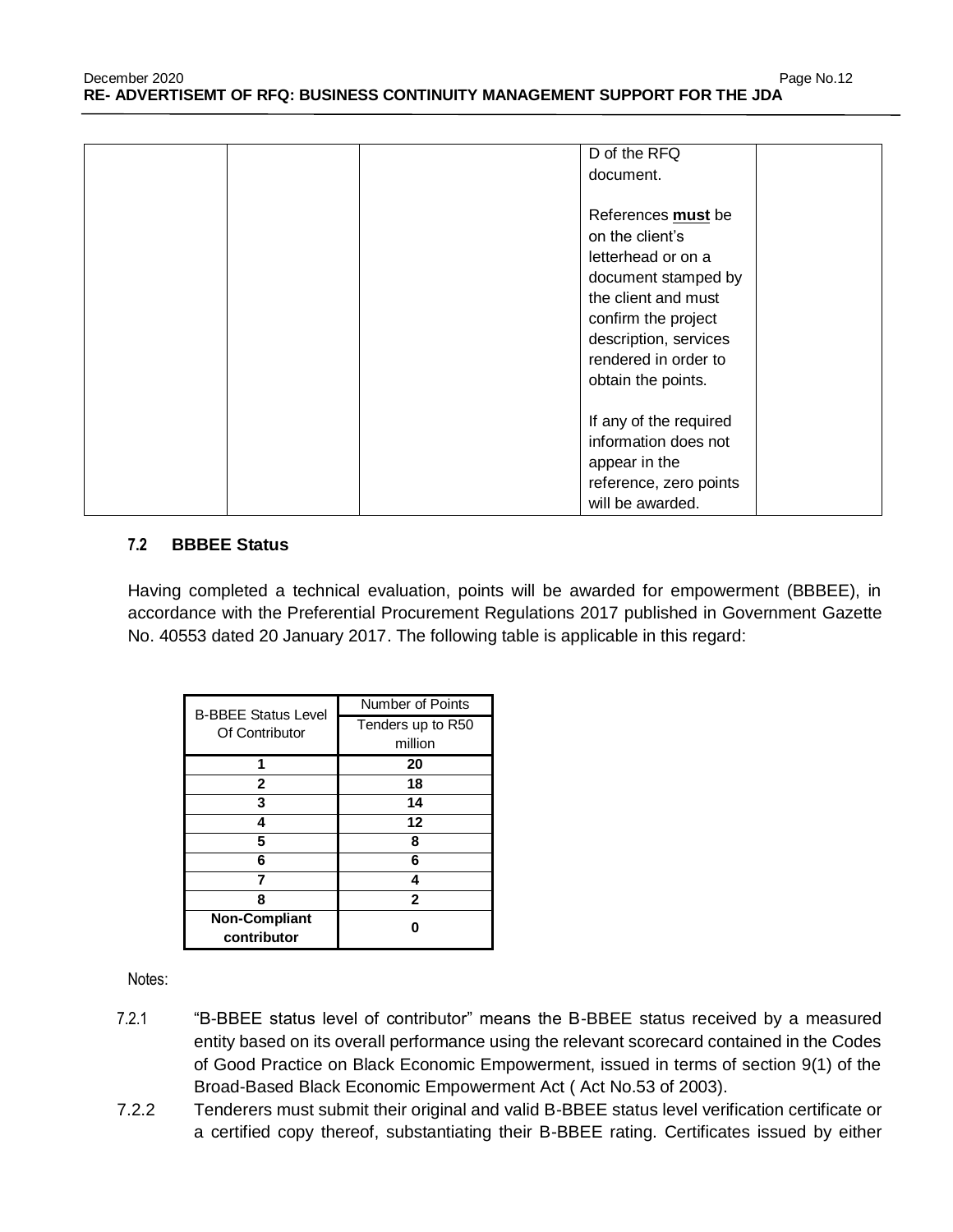verification agencies accredited by the South African Accreditation System (SANAS) or by registered auditors approved by the Independent Regulatory Board for Auditors (IRBA) are acceptable. FAILURE TO SUBMIT AS REQUIRED WILL RESULT IN THE BIDDER SCORING ZERO (0) POINTS FOR BBBEE

- 7.2.3 An EME must submit a sworn affidavit confirming the following:
	- Annual Turnover Revenue of R10 million or less; and
	- Level of Black ownership
	- Any misrepresentation in terms of bullet point above constitutes a criminal offence as set out in the B-BBEE Act as amended.
- 7.2.4 The submission of such certificates must comply with the requirements of instructions and guidelines issued by the National Treasury and be in accordance with notices published by the Department of Trade and Industry in the Government Gazette.
- 7.2.5 A trust, consortium or joint venture will qualify for points for their B-BBEE status level as a legal entity, provided that the entity submits their B-BBEE status level certificate.
- 7.2.6 A trust, consortium or joint venture will qualify for points for their B-BBEE status level as an unincorporated entity, provided that the entity submits their consolidated B-BBEE scorecard as if they were a group structure and that such a consolidated B-BBEE scorecard is prepared for every separate tender.
- 7.2.7 A person will not be awarded points for B-BBEE status level if it is indicated in the tender documents that such a tenderer intends sub-contracting more than 25% of the value of the contract to any other enterprise that does not qualify for at least the points that such a tenderer qualifies for.
- 7.2.8 A person awarded a contract will not be permitted to sub-contract more than 25% of the value of the contract to any other enterprise that does not have an equal or higher B-BBEE status level than the person concerned.

### **7.3 Price and Empowerment**

Having completed a technical evaluation, the procedure for the evaluation of technically qualifying tenders is Method 2 (Price and Preferences). The Preference Point System assigns a score to each tenderer based on the tender price and on the tenderer's BBBEE status. These scores are combined to determine an overall score for the tender. The tender with the highest score will be considered for acceptance.

The Preference Point System will be applied as follows:

- 80 points are assigned to price
- Up to 20 points are assigned to BBBEE status per the table under item 6.2

### The total preference points for a tender are calculated with the formula

## **PP = P<sup>s</sup> + Pbee Where**

**PP** is the total number of preference points scored by the tenderer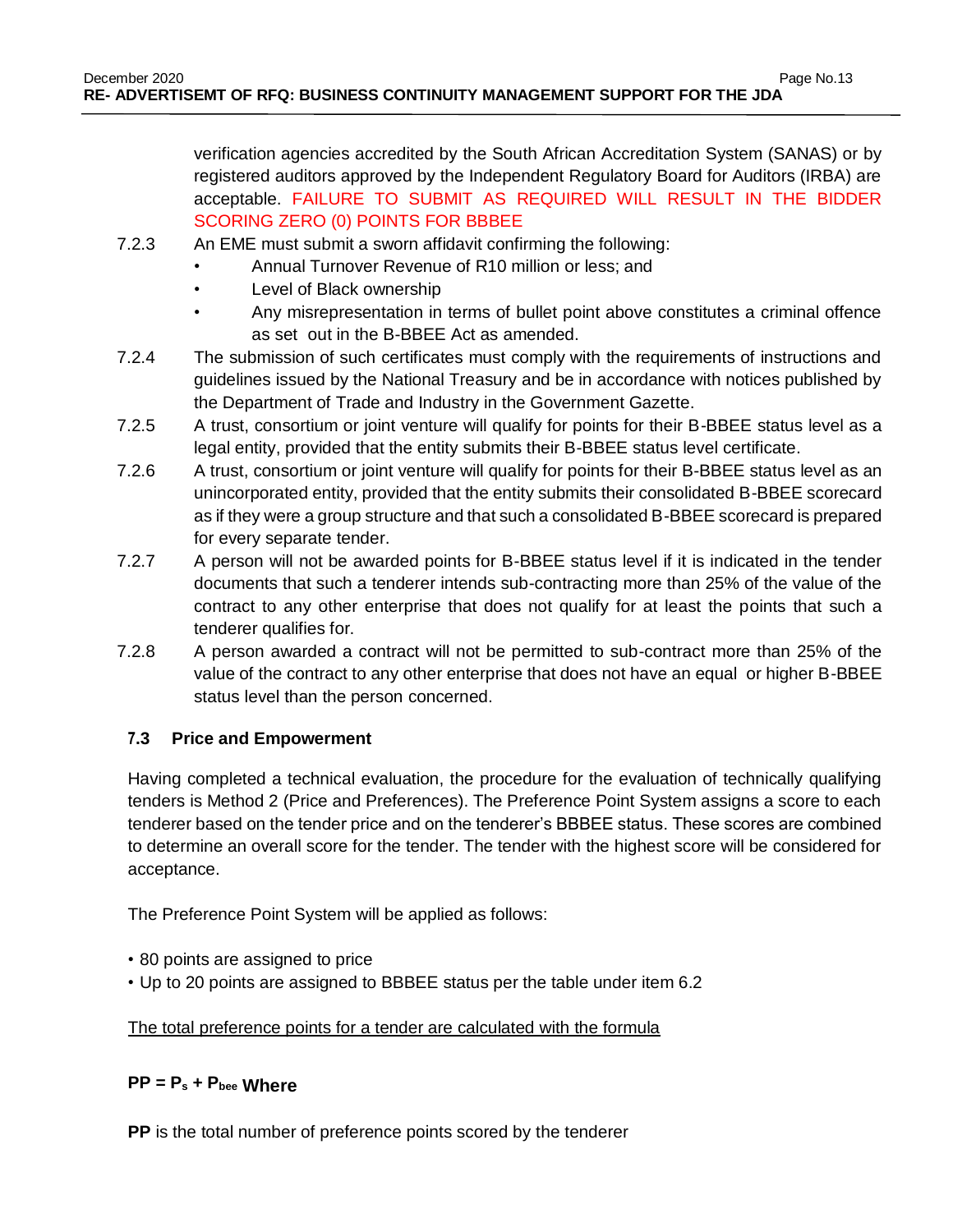**P<sup>s</sup>** is the points scored for the comparative price of the tenderer, and

**Pbee** is the number of points awarded to the tenderer based on his certified B-BBEE status level

## Formula for scoring tender price

The following formula will be used to calculate the points for price.

$$
P_s = X [1 - (Pt - P_{min})]
$$

$$
P_{min}
$$

**Where** 

**P<sup>s</sup> =** Points scored for comparative price of tender under consideration

**P<sup>t</sup> =** Comparative price of tender under consideration

**Pmin** = Comparative price of lowest acceptable tender

**X = Points** assigned to price

## **8. CLOSING DATE, TIME AND VENUE FOR SUBMISSIONS**

## The words "**RE – ADVERTISEMENT OF RFQ: BUSINESS CONTINUITY MANAGEMENT**

**SUPPORT FOR THE JDA"** must be written / typed clearly on the envelope. The envelope must be deposited in the tender box at the Johannesburg Development Agency, Ground Floor, The Bus Factory, 3 Helen Joseph Street (formerly known as President) and Newtown only between the hours of 08H00 and 12H00.

## **The RFQ closes at 12h00 on 17 December 2020.**

## NO LATE / TELEPHONIC / FAXED / POSTAL TENDERS WILL BE ACCEPTED OR CONSIDERED.

The Johannesburg Development Agency's selection of qualifying tenders shall be in the Johannesburg Development Agency's sole discretion and shall be final. The Johannesburg Development Agency does not bind itself to accept any particular Tender and no correspondence will be entered into.

Queries can be addressed in writing to:  **Contact Person:** Bobby Johnston  **E-mail:** [bjohnston@jda.org.za](mailto:bjohnston@jda.org.za)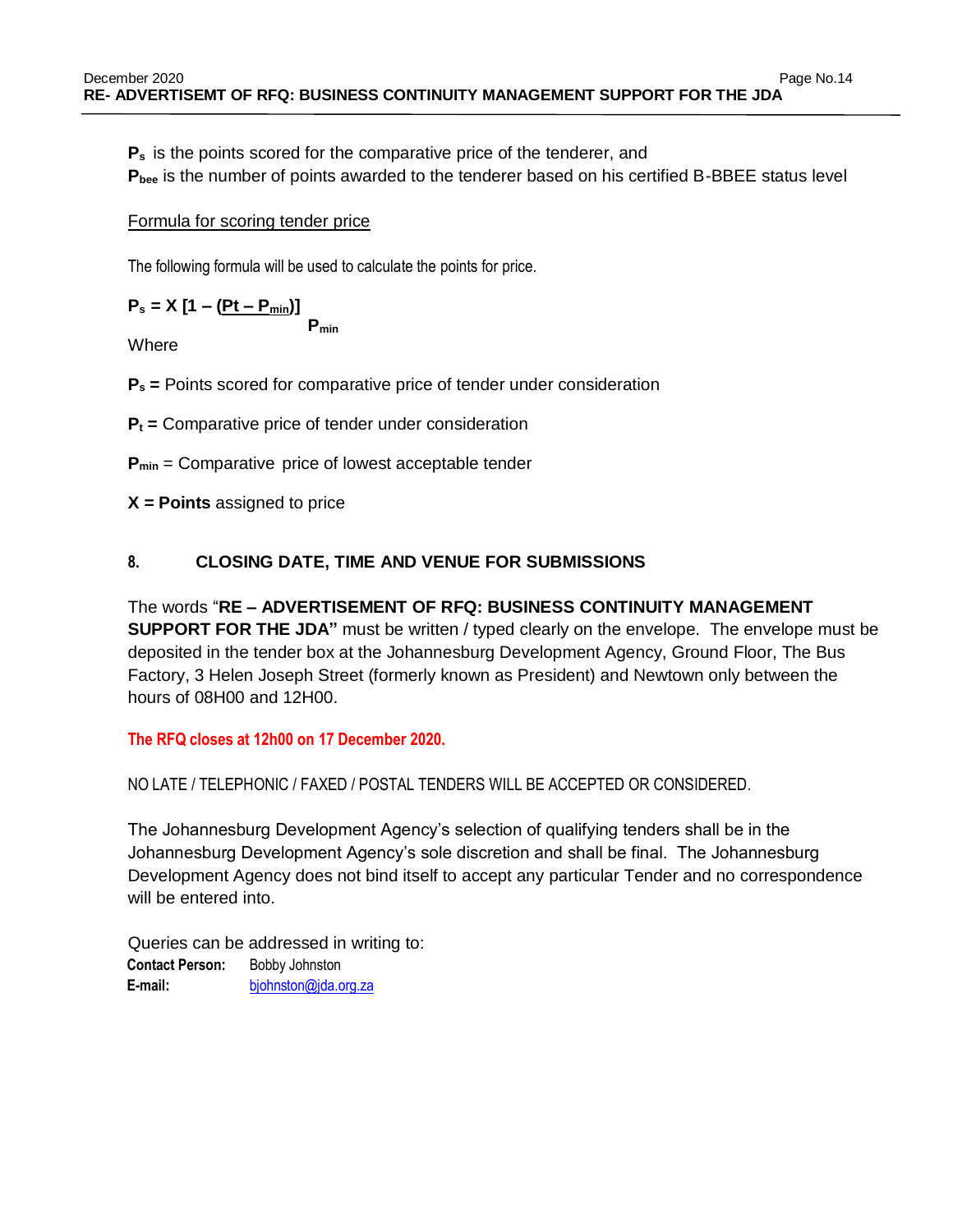## **ANNEXURE A: BUSINESS DECLARATION**

| <b>Company/enterprise Income</b><br>(Insert personal income tax number if a one person business and personal income tax numbers of all partners if a partnership) |
|-------------------------------------------------------------------------------------------------------------------------------------------------------------------|
|                                                                                                                                                                   |
|                                                                                                                                                                   |
| Type of firm<br>1.                                                                                                                                                |
| $\Box$ Partnership                                                                                                                                                |
| One person business/sole trader                                                                                                                                   |
| Close corporation<br>u                                                                                                                                            |
| Public company<br>u.                                                                                                                                              |
| $\Box$ Private company                                                                                                                                            |
| (Tick one box)<br><b>Principal business activities</b><br>2.                                                                                                      |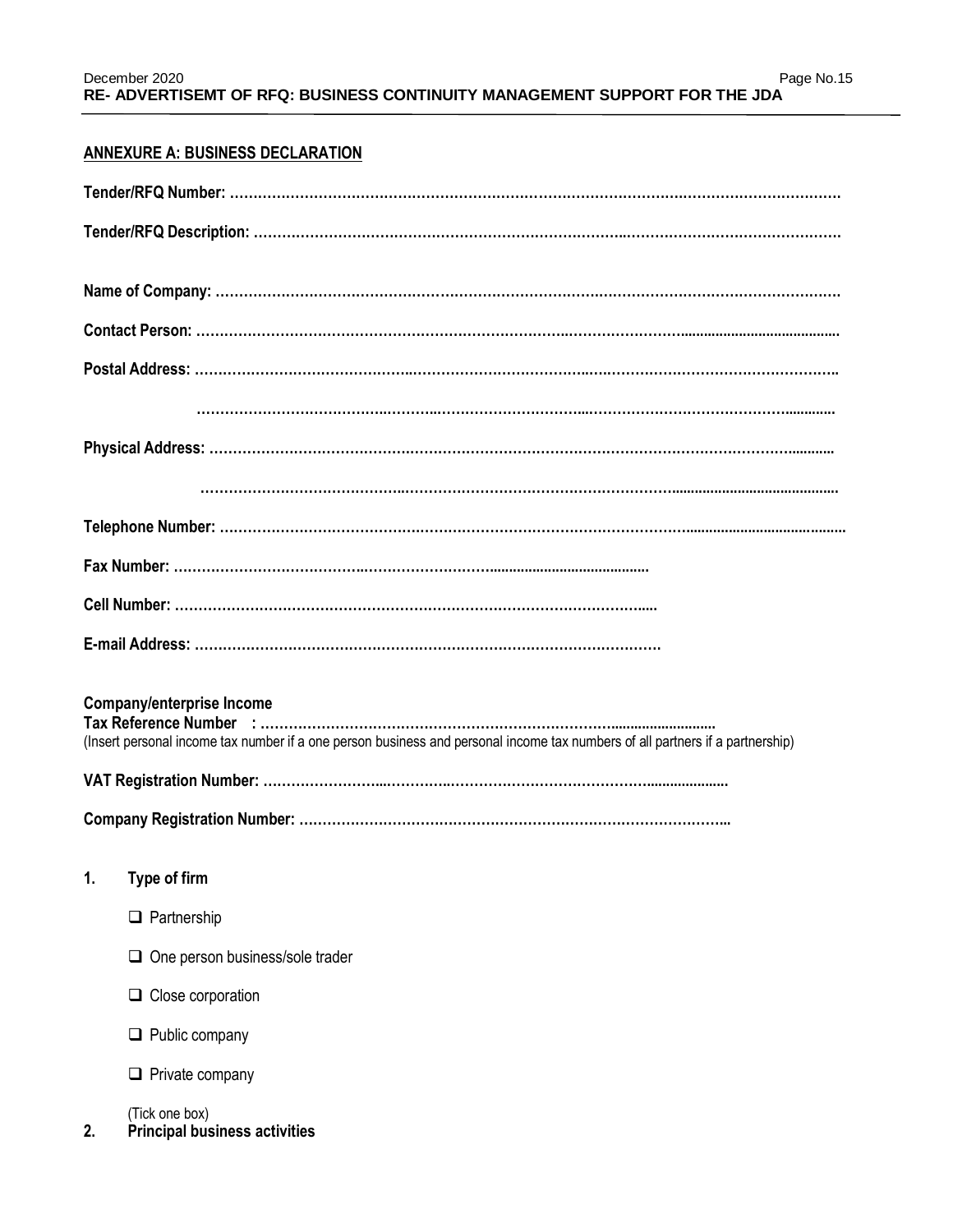| 3. |                                                                                                                                                                                     |
|----|-------------------------------------------------------------------------------------------------------------------------------------------------------------------------------------|
| 4. | Detail all trade associations/professional bodies in which you have membership                                                                                                      |
|    |                                                                                                                                                                                     |
|    |                                                                                                                                                                                     |
|    |                                                                                                                                                                                     |
| 5. | Did the firm exist under a previous name?                                                                                                                                           |
|    | $\Box$ Yes<br>$\Box$ No                                                                                                                                                             |
|    | (Tick one box)                                                                                                                                                                      |
|    |                                                                                                                                                                                     |
| 6. | How many permanent staff members are employed by the firm:                                                                                                                          |
|    | <b>Full Time</b>                                                                                                                                                                    |
|    | <b>Part Time</b>                                                                                                                                                                    |
| 7. | In the case of a firm which renders services for different disciplines, how many permanent staff members are<br>employed by the firm in the discipline for which you are tendering: |

**Full Time : …………………….**

**Part Time : …………………….**

**8. What is the enterprise's annual turnover for the last two years and what is the estimated turnover of current commitments.**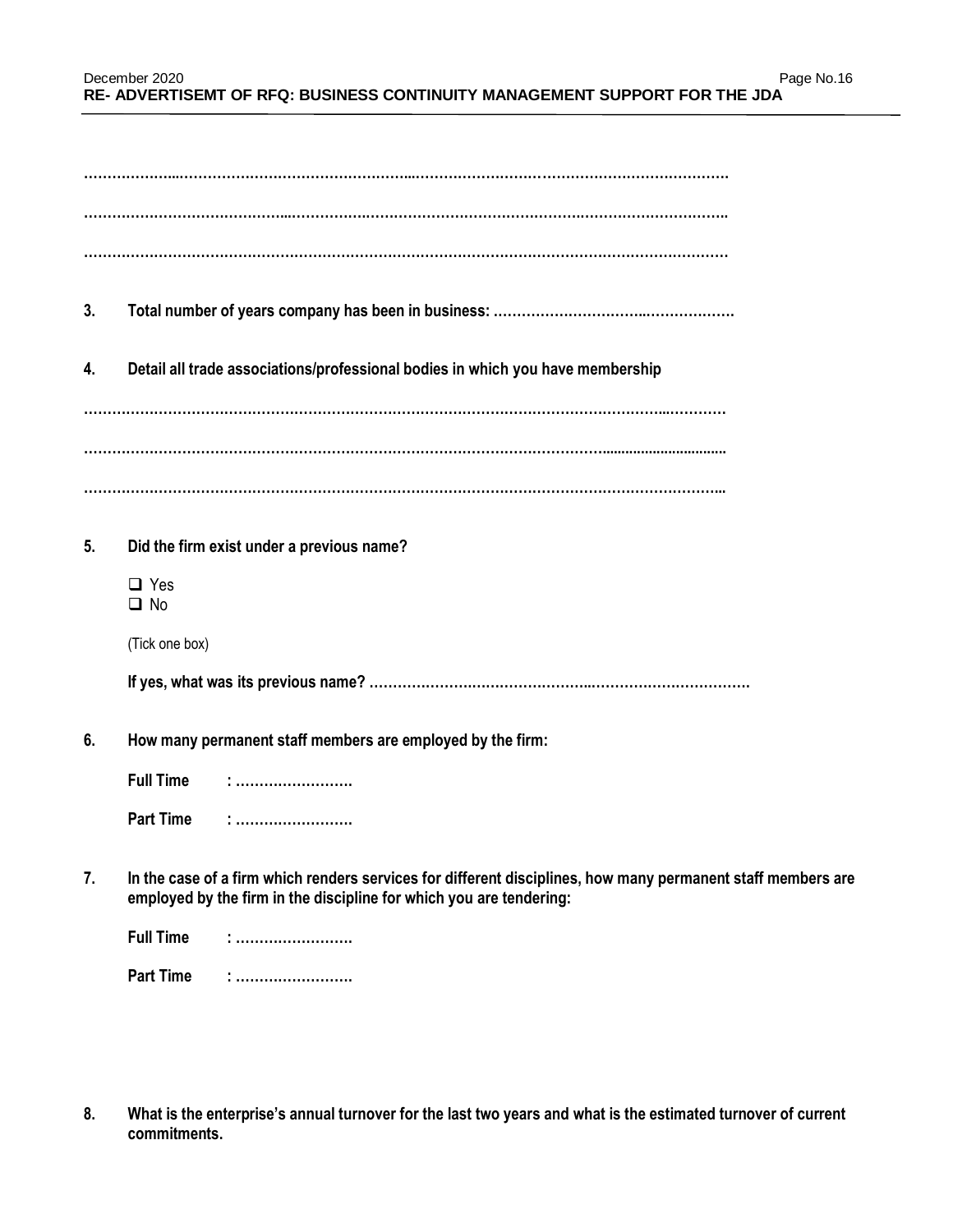| R | Year |
|---|------|
| R | Year |
| R | Year |

**9. List all contracts which your company is engaged in and have not yet completed:**

| <b>CONTRACT</b><br><b>DESCRIPTION</b> | <b>LOCATION</b> | <b>COMPANY/</b><br><b>EMPLOYER</b> | <b>PROJECT</b><br><b>VALUE</b> | <b>ESTIMATED</b><br><b>FEES</b> | <b>EXPECTED</b><br><b>COMPLETION</b><br>(MONTH &<br>YEAR) |
|---------------------------------------|-----------------|------------------------------------|--------------------------------|---------------------------------|-----------------------------------------------------------|
|                                       |                 |                                    |                                |                                 |                                                           |
|                                       |                 |                                    |                                |                                 |                                                           |
|                                       |                 |                                    |                                |                                 |                                                           |
|                                       |                 |                                    |                                |                                 |                                                           |
|                                       |                 |                                    |                                |                                 |                                                           |
|                                       |                 |                                    |                                |                                 |                                                           |
|                                       |                 |                                    |                                |                                 |                                                           |
|                                       |                 |                                    |                                |                                 |                                                           |
|                                       |                 |                                    |                                |                                 |                                                           |
|                                       |                 |                                    |                                |                                 |                                                           |

#### **10. Banking details**

I/We hereby request and authorise you to pay any amounts which may accrue to me/us to the credit of my/our account with the mentioned bank.

I/We understand that the credit transfers hereby authorised will be processed by computer through a system known as the *"ACB Electronic Fund Transfer Service"* and

I/We also understand that no additional advice of payment will be provided by my/our bank, but details of each payment will be printed on my/our bank statement or any accompanying voucher.

This authority may be cancelled by me/us giving **30 days**' notice in writing.

| RRANCH |  |
|--------|--|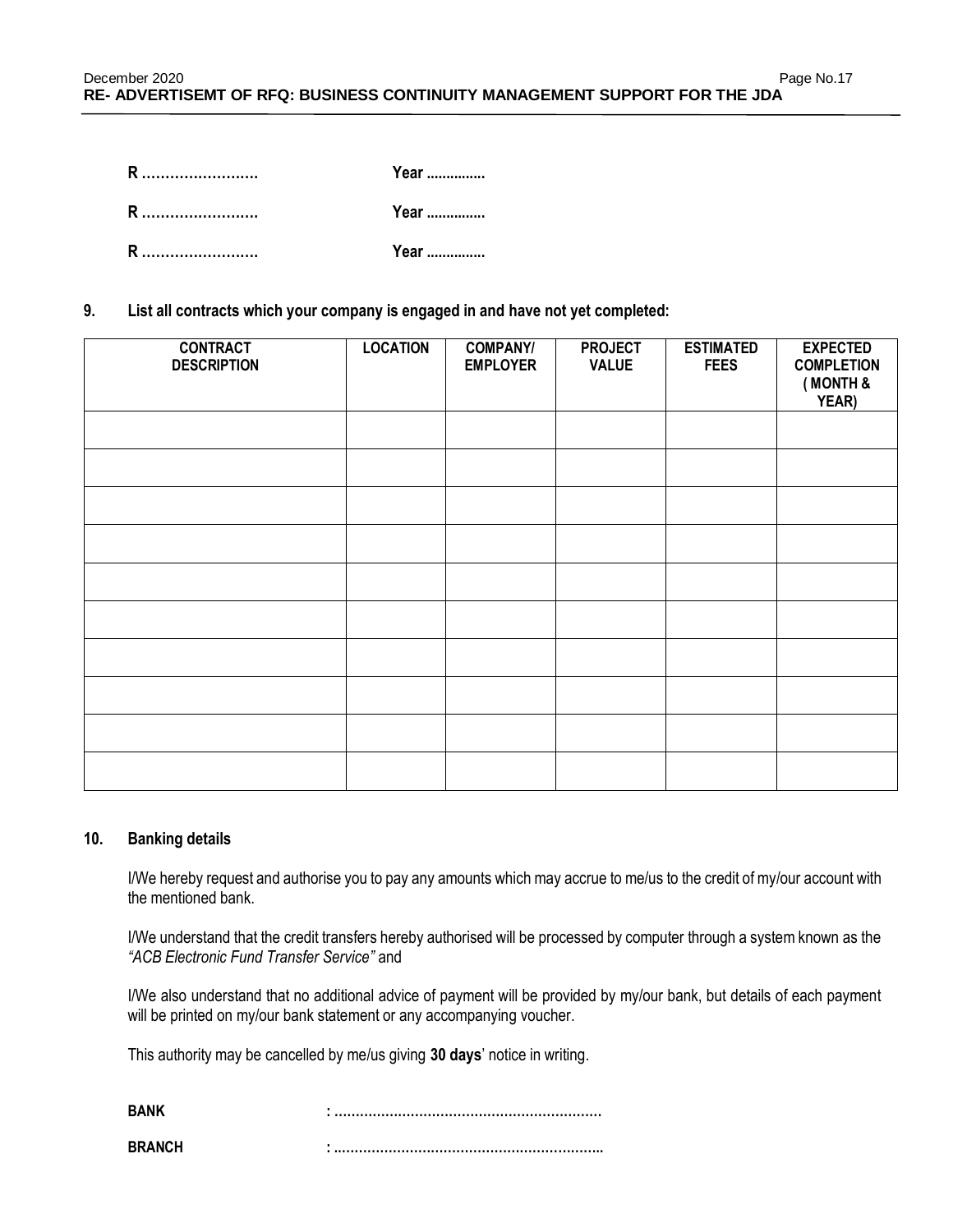| <b>BRANCH CODE</b><br><b>ACCOUNT NUMBER</b> | . |
|---------------------------------------------|---|
| <b>ACCOUNT HOLDER</b>                       |   |
| <b>TYPE OF ACCOUNT</b>                      |   |
| <b>CONTACT PERSON</b>                       |   |
| <b>CONTACT NUMBER</b>                       |   |

#### **PLEASE INCLUDE ORIGINAL SIGNED AND STAMPED LETTER FROM THE BANK CONFIRMING THE COMPANY'S BANKING DETAILS, PHOTOSTAT COPIES AND LETTERS BEARING ELECTRONIC SIGNATURES WILL NOT BE ACCEPTABLE.**

**The undersigned, who warrants that he/she is duly authorised to do so on behalf of the company, affirms that the information furnished in response to this request for proposal is true and correct:**

| <b>SIGNATURE</b> | $\blacksquare$ |
|------------------|----------------|
|                  |                |
| <b>CAPACITY</b>  |                |
|                  |                |
| <b>DATE</b>      |                |

**COMPANY STAMP**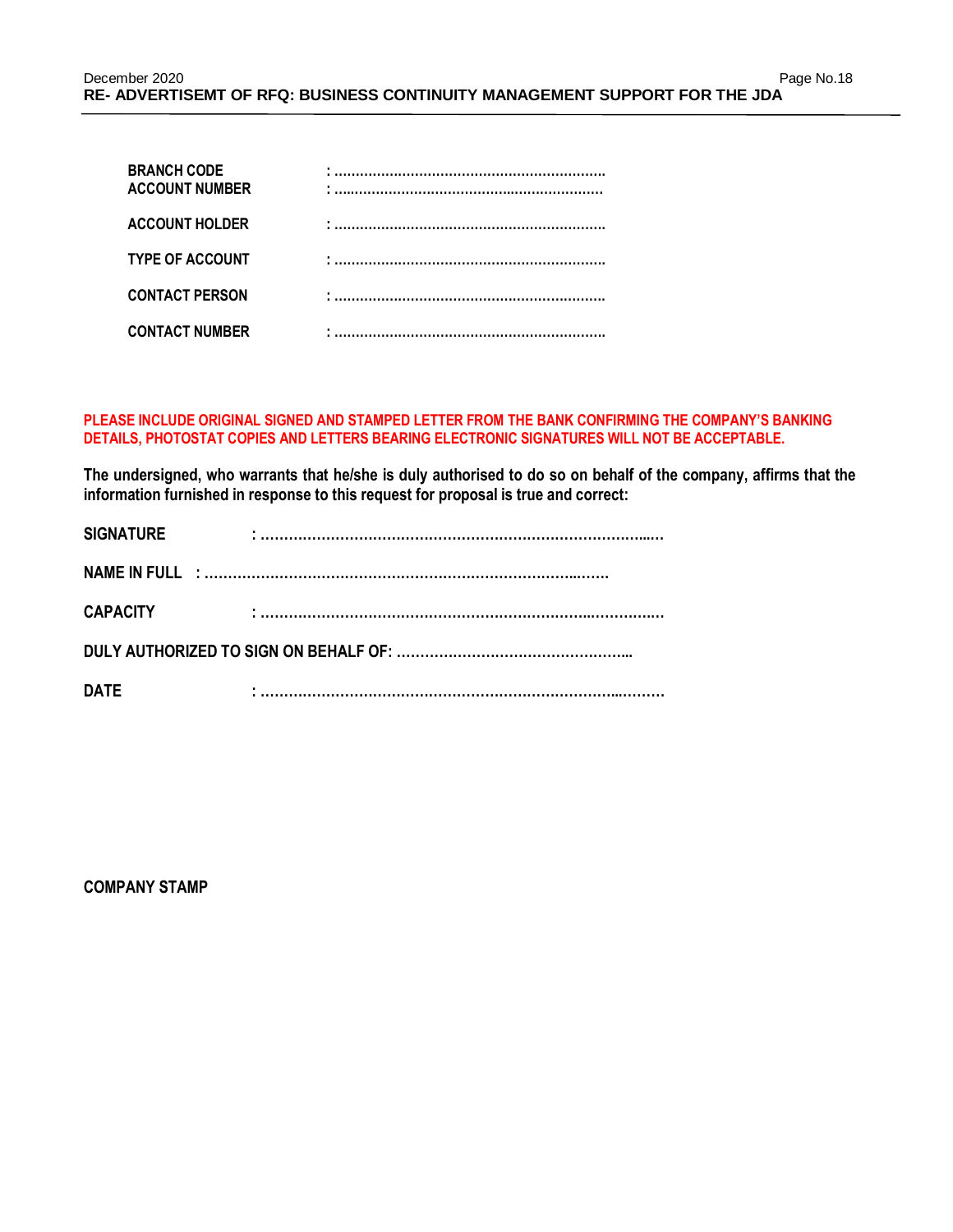#### **ANNEXURE B: DECLARATION OF INTEREST**

- 1. No bid will be accepted from persons in the service of the state\*.
- 2. Any person, having a kinship with persons in the service of the state, including a blood relationship, may make an offer or offers in terms of this invitation to bid. In view of possible allegations of favouritism, should the resulting bid, or part thereof, be awarded to persons connected with or related to persons in service of the state, it is required that the bidder or their authorised representative declare their position in relation to the evaluating/adjudicating authority.
- 3. In order to give effect to the above, the following questionnaire must be completed and submitted with the bid.

| 3.1 |                                                                                                                                                                         |          |
|-----|-------------------------------------------------------------------------------------------------------------------------------------------------------------------------|----------|
| 3.2 |                                                                                                                                                                         |          |
| 3.3 |                                                                                                                                                                         |          |
| 3.4 |                                                                                                                                                                         |          |
| 3.5 |                                                                                                                                                                         |          |
| 3.6 |                                                                                                                                                                         |          |
| 3.7 | The names of all directors / trustees / shareholders / members, their individual identity numbers and state<br>employee numbers must be indicated in paragraph 4 below. |          |
| 3.8 | Are you presently in the service of the state*                                                                                                                          | YES / NO |
|     | If yes, furnish particulars                                                                                                                                             |          |
|     |                                                                                                                                                                         |          |
|     |                                                                                                                                                                         |          |
| 3.9 | Have you been in the service of the state for the past twelve months?                                                                                                   | YES / NO |
|     | If yes, furnish particulars                                                                                                                                             |          |
|     |                                                                                                                                                                         |          |
|     |                                                                                                                                                                         |          |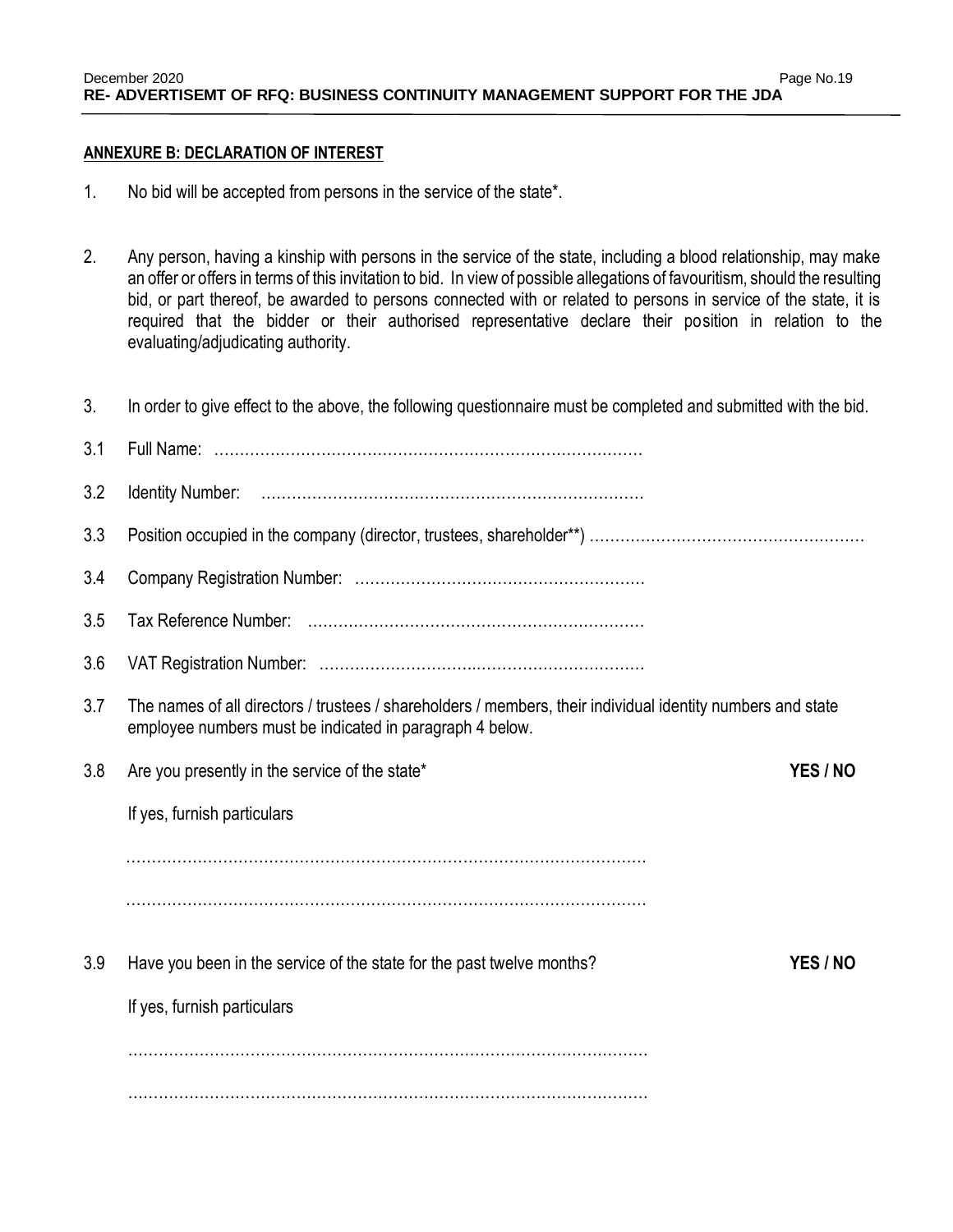3.10 Do you, have any relationship (family, friend, other) with persons in the service of the state and who may be involved with the evaluation and or adjudication of this bid? **YES / NO**

If yes, furnish particulars

…………………………………………………………………………………………

…………………………………………………………………………………………

3.11 Are you, aware of any relationship (family, friend, other) between any other bidder and any persons in the service of the state who may be involved with the evaluation and or adjudication of this bid? **YES / NO**

If yes, furnish particulars

. The same state of the state of the state of the state of the state of the state of the state of the state of the state of the state of the state of the state of the state of the state of the state of the state of the st

…………………………………………………………………………………………

3.12 Are any of the company's directors, trustees, managers, principle shareholders or stakeholders in service of the state? **YES / NO**

If yes, furnish particulars

. The same state of the same state of the same state of the same state of the same state of the same state of the same state of the same state of the same state of the same state of the same state of the same state of the

…………………………………………………………………………………………

3.13 Are any spouse, child or parent of the company's directors, trustees, managers, principle shareholders or stakeholders in service of the state? **YES / NO**

If yes, furnish particulars

…………………………………………………………………………………………

…………………………………………………………………………………………

3.14 Do you or any of the directors, trustees, managers, principle shareholders or stakeholders of this company have any interest in any other related companies or businesses whether or not they are bidding for this contract?

**YES / NO**

If yes, furnish particulars

…………………………………………………………………………………………

…………………………………………………………………………………………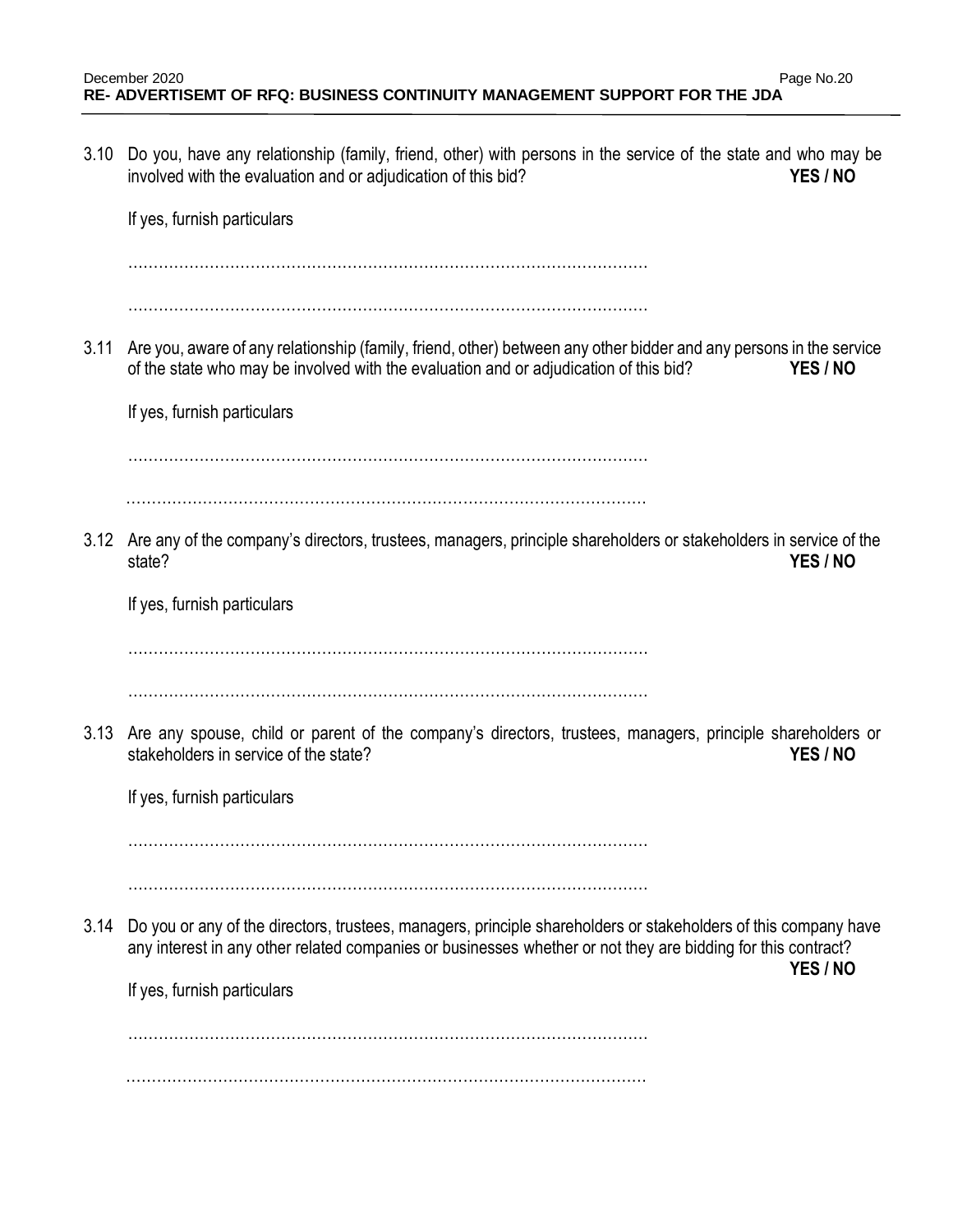4. Full details of directors / trustees / members / shareholders.

| <b>FULL NAME</b> | <b>IDENTITY NUMBER</b> | <b>STATE EMPLOYEE NUMBER</b> |
|------------------|------------------------|------------------------------|
|                  |                        |                              |
|                  |                        |                              |
|                  |                        |                              |
|                  |                        |                              |
|                  |                        |                              |
|                  |                        |                              |
|                  |                        |                              |
|                  |                        |                              |
|                  |                        |                              |

## **CERTIFICATION**

### **I, THE UNDERSIGNED (FULL NAME**)

…………………………………………………………………...……………………

**CERTIFY THAT THE INFORMATION FURNISHED ON THIS DECLARATION FORM IS TRUE AND CORRECT.** 

**I ACCEPT THAT, IN ADDITION TO CANCELLATION OF A CONTRACT, ACTION MAY BE TAKEN AGAINST ME SHOULD THIS DECLARATION PROVE TO BE FALSE.** 

| Signature                                                                                                                                                                                                                         | Position |  |  |
|-----------------------------------------------------------------------------------------------------------------------------------------------------------------------------------------------------------------------------------|----------|--|--|
| Name of Bidder                                                                                                                                                                                                                    | Date     |  |  |
| MSCM Regulations: "in the service of the state" means to be -<br>(a) a member of $-$<br>any municipal council;<br>(i)<br>(ii) any provincial legislature; or<br>(iii) the national Assembly or the national Council of provinces; |          |  |  |

- (b) a member of the board of directors of any municipal entity;
- (c) an official of any municipality or municipal entity;
- (d) an employee of any national or provincial department, national or provincial public entity or constitutional institution within the meaning of the Public Finance Management Act, 1999 (Act No.1 of 1999);
- (e) a member of the accounting authority of any national or provincial public entity; or
- (f) an employee of Parliament or a provincial legislature.
- \*\* "Stakeholder' means a person who owns shares in the company and is actively involved in the management of the company or business and exercises control over the company.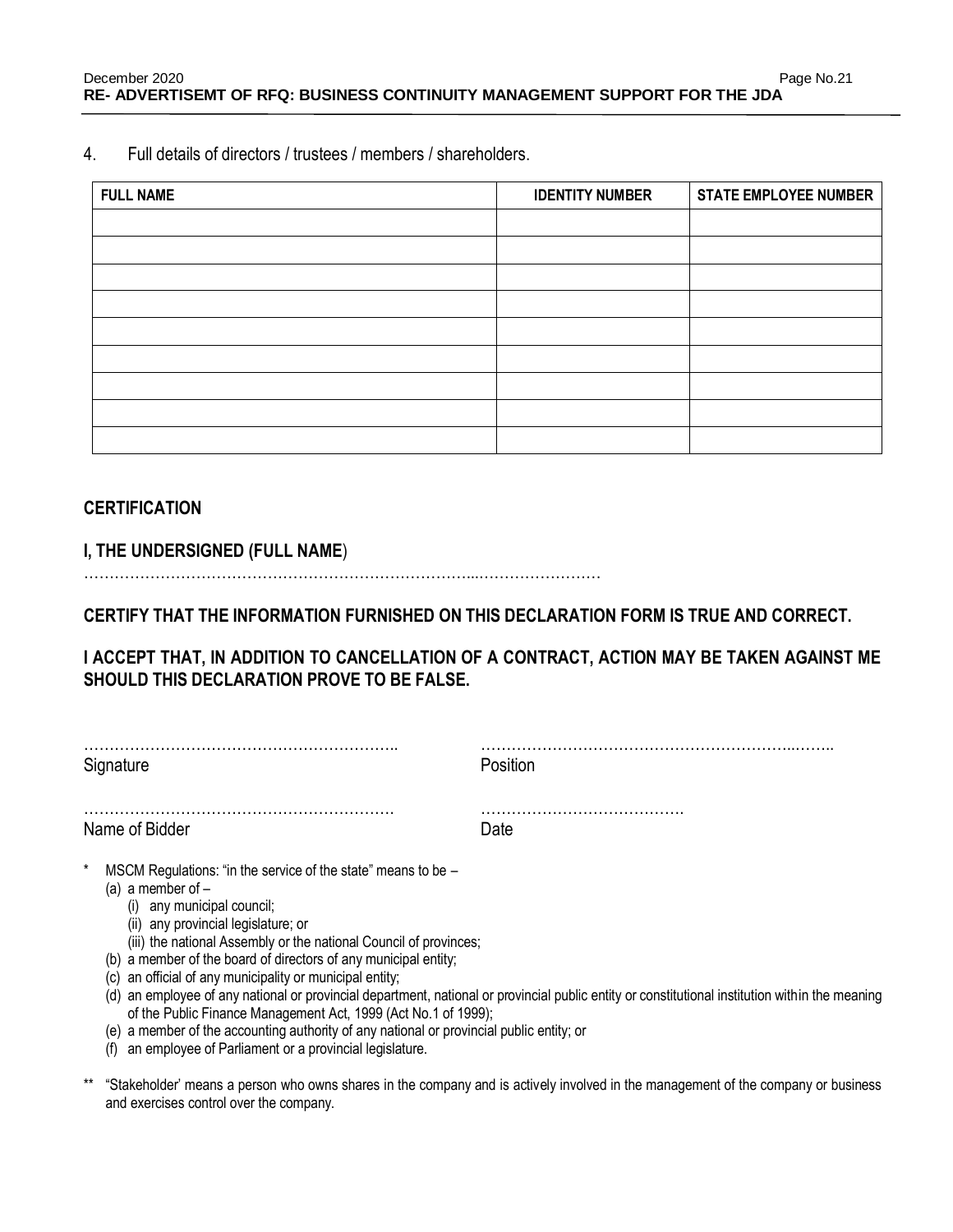#### **ANNEXURE C: DECLARATION OF BIDDER'S PAST SUPPLY CHAIN MANAGEMENT PRACTICES**

- 1 This Municipal Bidding Document must form part of all bids invited.
- 2 It serves as a declaration to be used by municipalities and municipal entities in ensuring that when goods and services are being procured, all reasonable steps are taken to combat the abuse of the supply chain management system.
- 3 The bid of any bidder may be rejected if that bidder, or any of its directors have:
	- a. abused the municipality's / municipal entity's supply chain management system or committed any improper conduct in relation to such system;
	- b. been convicted for fraud or corruption during the past five years;
	- c. willfully neglected, reneged on or failed to comply with any government, municipal or other public sector contract during the past five years; or
	- d. been listed in the Register for Tender Defaulters in terms of section 29 of the Prevention and Combating of Corrupt Activities Act (No 12 of 2004).
- 4 In order to give effect to the above, the following questionnaire must be completed and submitted with the bid.

| Item  | Question                                                                                                                                                                                                                                                                                                                                                                                                                                    | Yes | No  |
|-------|---------------------------------------------------------------------------------------------------------------------------------------------------------------------------------------------------------------------------------------------------------------------------------------------------------------------------------------------------------------------------------------------------------------------------------------------|-----|-----|
| 4.1   | Is the bidder or any of its directors listed on the National Treasury's database as a company or<br>person prohibited from doing business with the public sector?<br>(Companies or persons who are listed on this database were informed in writing of this<br>restriction by the National Treasury after the audi alteram partem rule was applied).                                                                                        | Yes | No. |
| 4.1.1 | If so, furnish particulars:                                                                                                                                                                                                                                                                                                                                                                                                                 |     |     |
| 4.2   | Is the bidder or any of its directors listed on the Register for Tender Defaulters in terms of section<br>29 of the Prevention and Combating of Corrupt Activities Act (No 12 of 2004)?<br>(To access this Register enter the National Treasury's website, www.treasury.gov.za, click<br>on the icon "Register for Tender Defaulters" or submit your written request for a hard<br>copy of the Register to facsimile number (012) 3265445). | Yes | No  |
| 4.2.1 | If so, furnish particulars:                                                                                                                                                                                                                                                                                                                                                                                                                 |     |     |
| Item  | <b>Question</b>                                                                                                                                                                                                                                                                                                                                                                                                                             | Yes | No  |
| 4.3   | Was the bidder or any of its directors convicted by a court of law (including a court of law<br>outside the Republic of South Africa) for fraud or corruption during the past five years?                                                                                                                                                                                                                                                   | Yes | No  |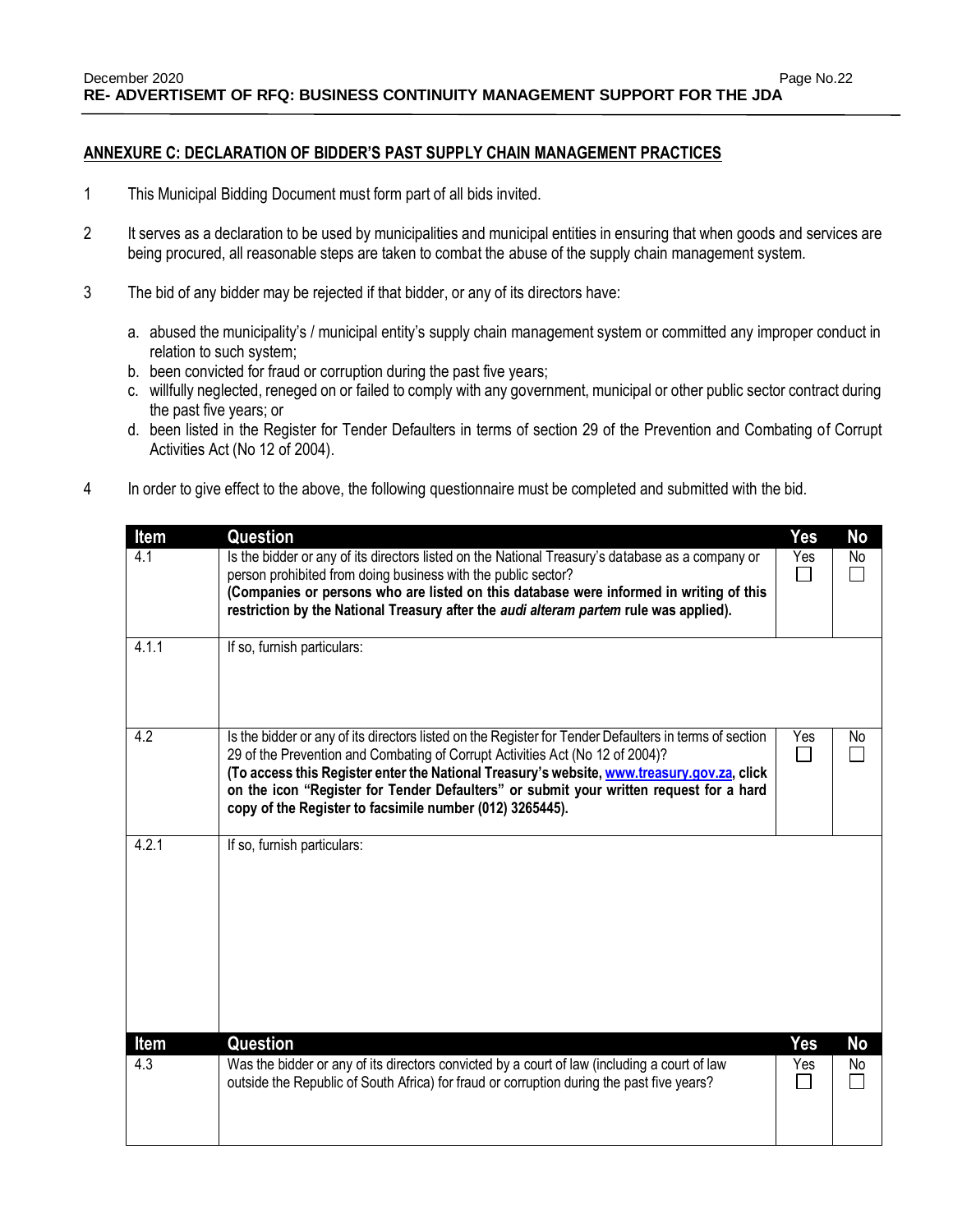| 4.3.1 | If so, furnish particulars: |  |
|-------|-----------------------------|--|
|       |                             |  |
|       |                             |  |
|       |                             |  |
|       |                             |  |
|       |                             |  |

| 4.4   | Does the bidder or any of its directors owe any municipal rates and taxes or municipal charges<br>to the municipality / municipal entity, or to any other municipality / municipal entity, that is in<br>arrears for more than three months? | Yes | No |
|-------|----------------------------------------------------------------------------------------------------------------------------------------------------------------------------------------------------------------------------------------------|-----|----|
| 4.4.1 | If so, furnish particulars:                                                                                                                                                                                                                  |     |    |
| 4.5   | Was any contract between the bidder and the municipality / municipal entity or any other organ<br>of state terminated during the past five years on account of failure to perform on or comply with<br>the contract?                         | Yes | No |
| 4.7.1 | If so, furnish particulars:                                                                                                                                                                                                                  |     |    |

## **CERTIFICATION**

**I, THE UNDERSIGNED (FULL NAME**)

…………………………………………………………………...……………………

**CERTIFY THAT THE INFORMATION FURNISHED ON THIS DECLARATION FORM IS TRUE AND CORRECT.** 

**I ACCEPT THAT, IN ADDITION TO CANCELLATION OF A CONTRACT, ACTION MAY BE TAKEN AGAINST ME SHOULD THIS DECLARATION PROVE TO BE FALSE.** 

| Signature      | Position |
|----------------|----------|
|                |          |
| Name of Bidder | Date     |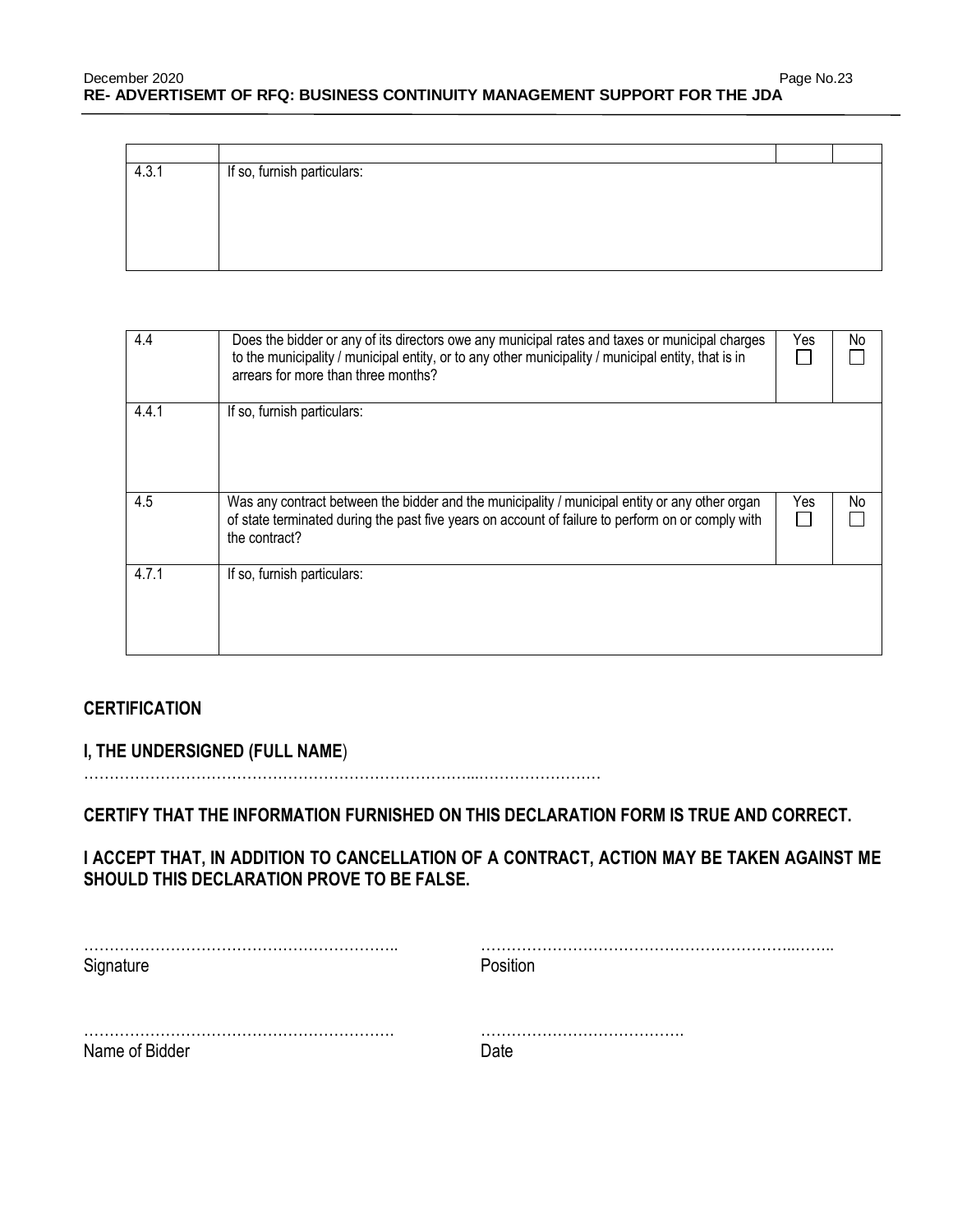### **ANNEXURE D: PARTICULARS OF CONTRACTS AWARDED BY AN ORGAN OF STATE\*\*\* DURING THE LAST 5 YEARS**

(In the event of insufficient space, kindly attach documentation)

| <b>EMPLOYER</b> | <b>CONSULTING ENGINEER</b> | <b>NATURE OF WORK</b> | <b>VALUE OF</b><br><b>WORK</b> | YEAR COMPLETED |
|-----------------|----------------------------|-----------------------|--------------------------------|----------------|
|                 |                            |                       |                                |                |
|                 |                            |                       |                                |                |
|                 |                            |                       |                                |                |
|                 |                            |                       |                                |                |
|                 |                            |                       |                                |                |
|                 |                            |                       |                                |                |
|                 |                            |                       |                                |                |
|                 |                            |                       |                                |                |
|                 |                            |                       |                                |                |
|                 |                            |                       |                                |                |
|                 |                            |                       |                                |                |
|                 |                            |                       |                                |                |
|                 |                            |                       |                                |                |
|                 |                            |                       |                                |                |
|                 |                            |                       |                                |                |
|                 |                            |                       |                                |                |
|                 |                            |                       |                                |                |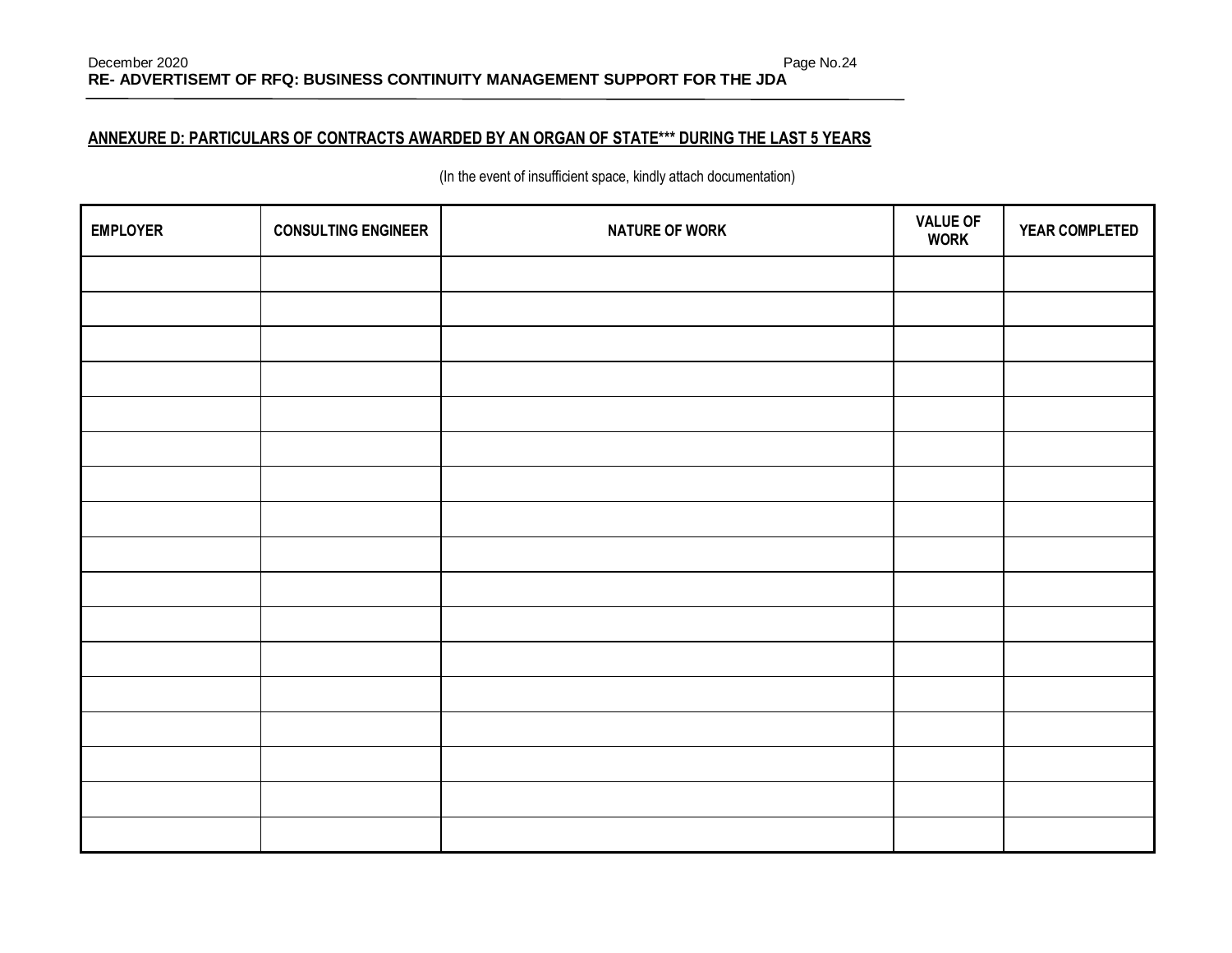#### ANNEXURE D: PARTICULARS OF CONTRACTS AWARDED BY AN ORGAN OF STATE\*\*\* DURING THE LAST 5 YEARS cont.

| <b>EMPLOYER</b> | <b>CONSULTING ENGINEER</b> | <b>NATURE OF WORK</b> | <b>VALUE OF</b><br><b>WORK</b> | <b>YEAR COMPLETED</b> |
|-----------------|----------------------------|-----------------------|--------------------------------|-----------------------|
|                 |                            |                       |                                |                       |
|                 |                            |                       |                                |                       |
|                 |                            |                       |                                |                       |
|                 |                            |                       |                                |                       |
|                 |                            |                       |                                |                       |
|                 |                            |                       |                                |                       |
|                 |                            |                       |                                |                       |

#### **\*\*\* Organ of State means-**

Name of Bidder

- a) a national or provincial department:
- b) a municipality;
- c) a constitutional institution defined in the Public Finance Management Act, 1999 (Act No. 1 of 1999);
- d) Parliament;
- e) a provincial legislature;
- ◆ f) any other institution or category of institutions included in the definition of "organ of state" in section 239 of the Constitution and recognised by the [Minister](javascript:void(0);) by notice in the *Government Gazette* as an institution or category of institutions to whic[h this Act](javascript:void(0);) applies

| Signature                                                    | Position |
|--------------------------------------------------------------|----------|
| (of person authorised to sign on behalf of the organisation) |          |

| . . | . |
|-----|---|

……………………………………………………. ………………………………….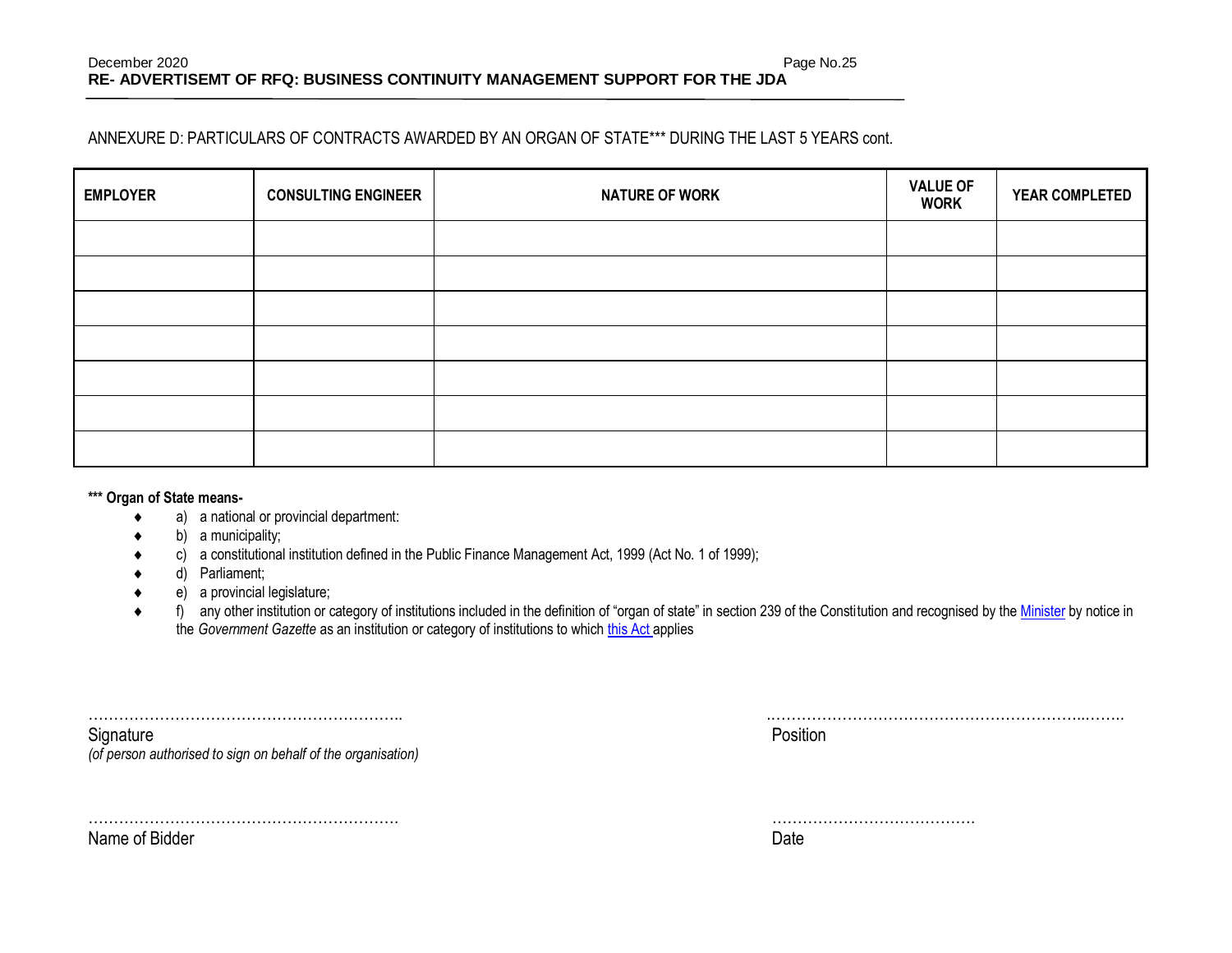



**City of Johannesburg** Johannesburg Development Agency

The Bus Factory Newtown Johannesburg, 2000 Marshalltown 2107

No 3 Helen Joseph Street PO Box 61877 Tel +27(0) 11 688 7851 (O) Fax +27(0) 11 688 7899/63 E-mail: info@jda.org.za

> **www.jda.org.za www.joburg.org.za**

December 2020 Page No.26 **RE- ADVERTISEMT OF RFQ: BUSINESS CONTINUITY MANAGEMENT SUPPORT FOR THE JDA**  $\overline{\phantom{a}}$  , and the contribution of the contribution of the contribution of the contribution of the contribution of the contribution of the contribution of the contribution of the contribution of the contribution of the

#### **ANNEXURE E: CERTIFICATE OF INDEPENDENT BID DETERMINATION**

I, the undersigned, in submitting the accompanying bid:

 *RE- ADVERTISEMT OF RFQ: BUSINESS CONTINUITY MANAGEMENT SUPPORT FOR THE JDA*

in response to the invitation for the bid made by:

#### *Johannesburg Development Agency*

do hereby make the following statements that I certify to be true and complete in every respect:

\_\_\_\_\_\_\_\_\_\_\_\_\_\_\_\_\_\_\_\_\_\_\_\_\_\_\_\_\_\_\_\_\_\_\_\_\_\_\_\_\_\_\_\_\_\_\_\_\_\_\_\_\_\_\_\_\_\_\_\_\_\_\_\_\_\_\_\_\_\_\_\_\_\_\_\_\_that:

I certify, on behalf of:

(Name of Bidder)

- 1. I have read and I understand the contents of this Certificate;
- 2. I understand that the accompanying bid will be disqualified if this Certificate is found not to be true and complete in every respect;
- 3. I am authorized by the bidder to sign this Certificate, and to submit the accompanying bid, on behalf of the bidder;
- 4. Each person whose signature appears on the accompanying bid has been authorized by the bidder to determine the terms of, and to sign, the bid, on behalf of the bidder;
- 5. For the purposes of this Certificate and the accompanying bid, I understand that the word "competitor" shall include any individual or organization, other than the bidder, whether or not affiliated with the bidder, who:
	- (a) has been requested to submit a bid in response to this bid invitation;
	- (b) could potentially submit a bid in response to this bid invitation, based on their qualifications, abilities or experience; and
	- (c) provides the same goods and services as the bidder and/or is in the same line of business as the bidder
- 6. The bidder has arrived at the accompanying bid independently from, and without consultation, communication, agreement or arrangement with any competitor. However communication between partners in a joint venture or consortium will not be construed as collusive bidding.
- 7. In particular, without limiting the generality of paragraph 6 above, there has been no consultation, communication, agreement or arrangement with any competitor regarding:
	- (a) prices;
	- (b) geographical area where product or service will be rendered (market allocation);
	- (c) methods, factors or formulas used to calculate prices;
	- (d) the intention or decision to submit or not to submit a bid;
	- (e) the submission of a bid which does not meet the specifications and conditions of the bid; or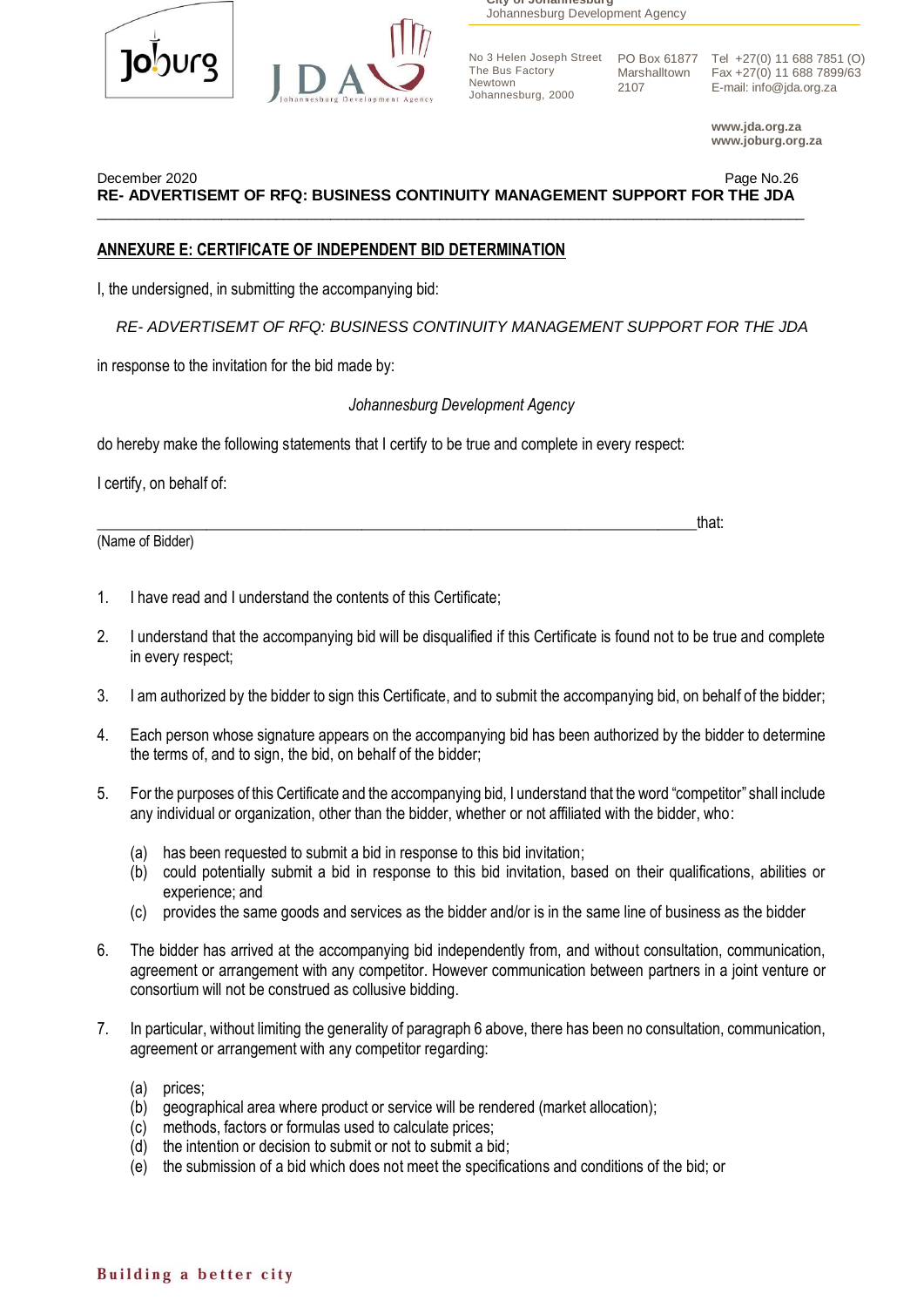- (f) bidding with the intention not to win the bid.
- 8. In addition, there have been no consultations, communications, agreements or arrangements with any competitor regarding the quality, quantity, specifications and conditions or delivery particulars of the products or services to which this bid invitation relates.
- 9. The terms of the accompanying bid have not been, and will not be, disclosed by the bidder, directly or indirectly, to any competitor, prior to the date and time of the official bid opening or of the awarding of the contract.
- 10. I am aware that, in addition and without prejudice to any other remedy provided to combat any restrictive practices related to bids and contracts, bids that are suspicious will be reported to the Competition Commission for investigation and possible imposition of administrative penalties in terms of section 59 of the Competition Act No. 89 of 1998 and or may be reported to the National Prosecuting Authority (NPA) for criminal investigation and or may be restricted from conducting business with the public sector for a period not exceeding ten (10) years in terms of the Prevention and Combating of Corrupt Activities Act No. 12 of 2004 or any other applicable legislation.

| Signature      | Position |
|----------------|----------|
|                |          |
| Name of Bidder | Date     |